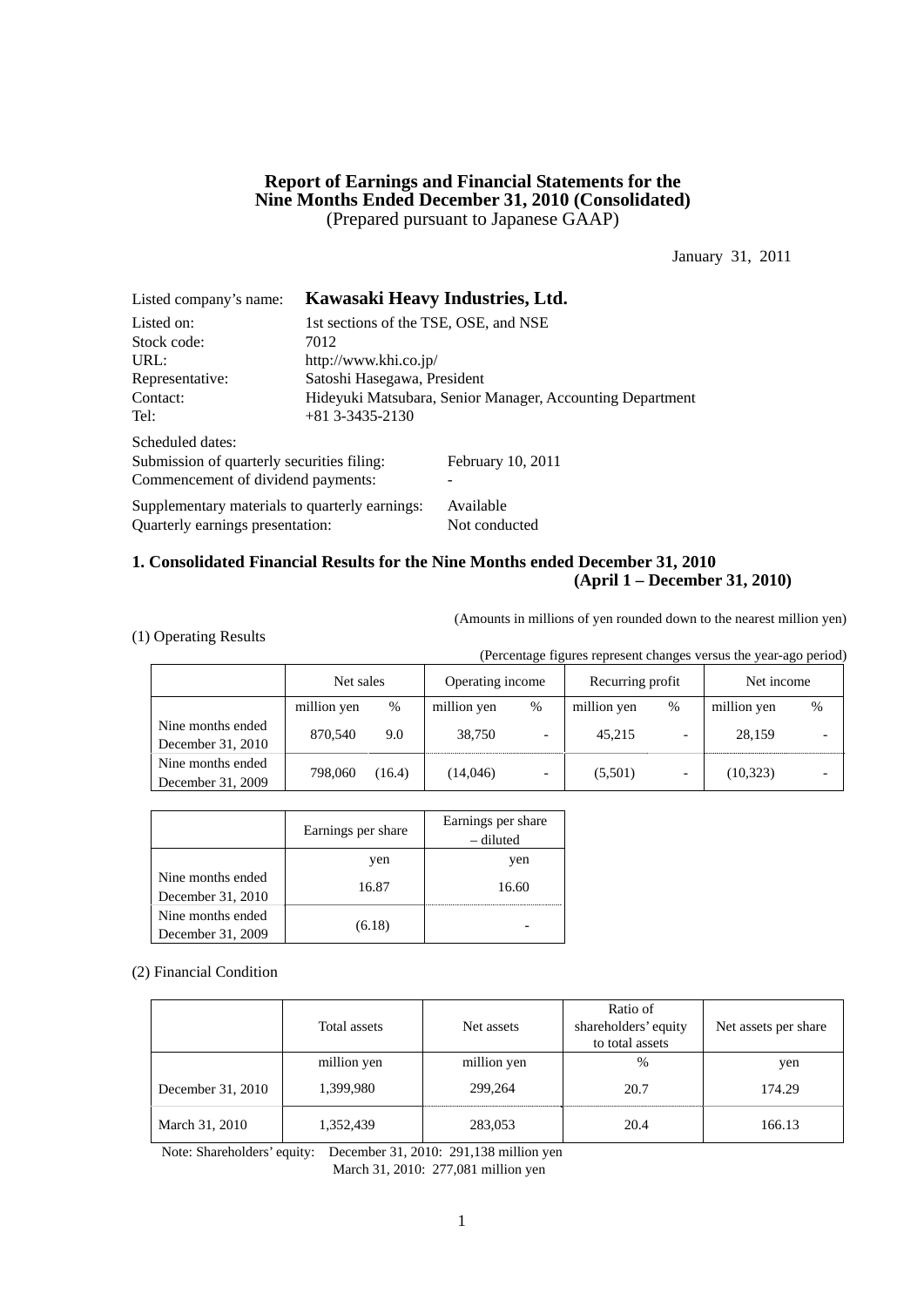# **2. Dividends**

|                                          | Dividend per share       |               |                          |      |           |  |
|------------------------------------------|--------------------------|---------------|--------------------------|------|-----------|--|
|                                          | End of first             | End of second | End of financial         |      |           |  |
| Record date or term                      | quarter                  | quarter       | quarter                  | vear | Full year |  |
|                                          | yen                      | yen           | yen                      | yen  | yen       |  |
| Year ended<br>March 31, 2010             | $\overline{\phantom{a}}$ | 0.00          | $\overline{\phantom{0}}$ | 3.00 | 3.00      |  |
| Year ending<br>March 31, 2011            |                          | 0.00          |                          |      |           |  |
| Year ending March<br>31, 2011 (forecast) |                          |               |                          | 3.00 | 3.00      |  |

Note: Revision of dividend forecast during the nine months ended December 31, 2010: None

# **3. Forecast of Consolidated Earnings for the Year Ending March 31, 2011**

**(April 1, 2010 – March 31, 2011)**  (Percentage figures represent changes versus the year-ago period)

|           | Net sales   |                  | Operating income<br>Recurring profit |   |             |       | Net income  |      | Earnings per<br>share |
|-----------|-------------|------------------|--------------------------------------|---|-------------|-------|-------------|------|-----------------------|
|           | million ven | %                | million yen                          | % | million yen | $\%$  | million yen | $\%$ | yen                   |
| Full year | 1,280,000   | 9.0 <sub>1</sub> | 40.000                               |   | 46,000      | 221.8 | 29,000      |      | 17.36                 |

Note: Revision of earnings forecast during the nine months ended December 31, 2010: Yes

# **4. Other Information**

For further details, see "Other Information" on page 10 in the Accompanying Materials.

1) Changes in material subsidiaries during the period: None

\*This refers to additions and removals of material subsidiaries to and from the consolidated group during the period.

2) Use of simplified accounting methods and specific accounting methods: Yes

\*This refers to the use of simplified accounting methods and accounting methods specific to the preparation of quarterly consolidated financial statements.

- 3) Changes in accounting principles, procedures, and methods of disclosure
	- (1) Changes in accord with revisions to accounting standards: Yes
	- (2) Changes other than the above: None

\*This refers to changes in accounting principles, procedures, and methods of disclosure used in the preparation of quarterly consolidated financial statements.

4) Number of shares issued and outstanding (common stock)

(1) Number of shares issued as of period-end (including treasury stock)

| December 31, 2010: | 1,670,547,571 shares |
|--------------------|----------------------|
| March 31, 2010:    | 1,669,629,122 shares |

- (2) Number of shares held in treasury as of period-end December 31, 2010: 122,618 shares March 31, 2010: 1.780,388 shares
- (3) Average number of shares during respective periods Nine months ended December 31, 2010: 1,668,992,016 shares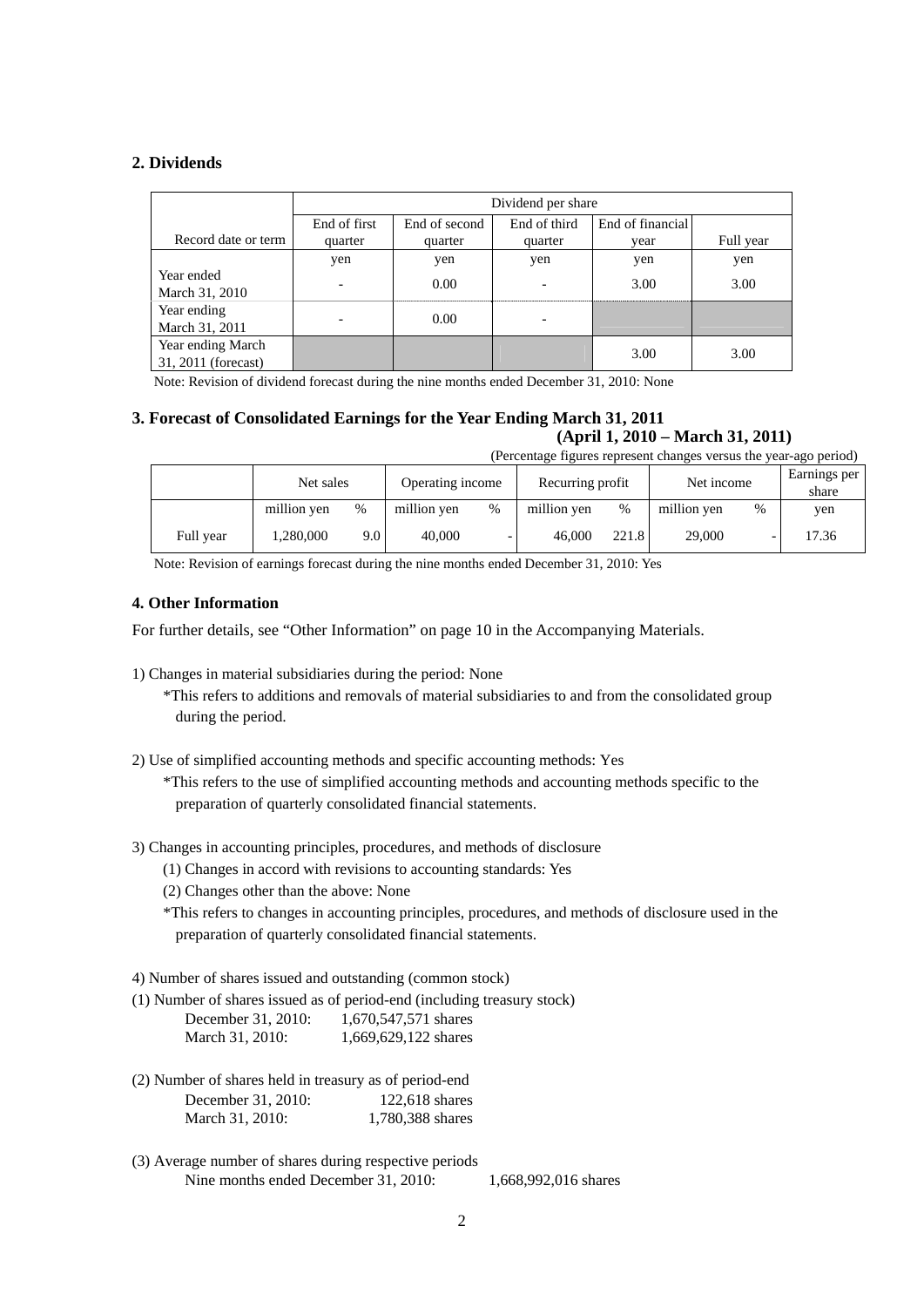Nine months ended December 31, 2009: 1.668, 191, 279 shares

### **Quarterly review status**

This report is exempt from the quarterly review of accounts conducted in accord with Japan's Financial Instruments and Exchange Act. As of this report's publication, the quarterly review of the quarterly financial results had not been completed.

### **\*Appropriate Use of Financial Forecasts and Other Important Matters**

### *Forward-Looking Statements*

These materials contain various forward-looking statements and other forecasts regarding performance and other matters. Such statements are based on information available at the time of preparation. Actual results may differ from those expressed or implied by forward-looking statements due to a range of factors. For assumptions underlying earnings forecasts and other information regarding the use of such forecasts, refer to "Consolidated Earnings Outlook" on page 8 in the Accompanying Materials.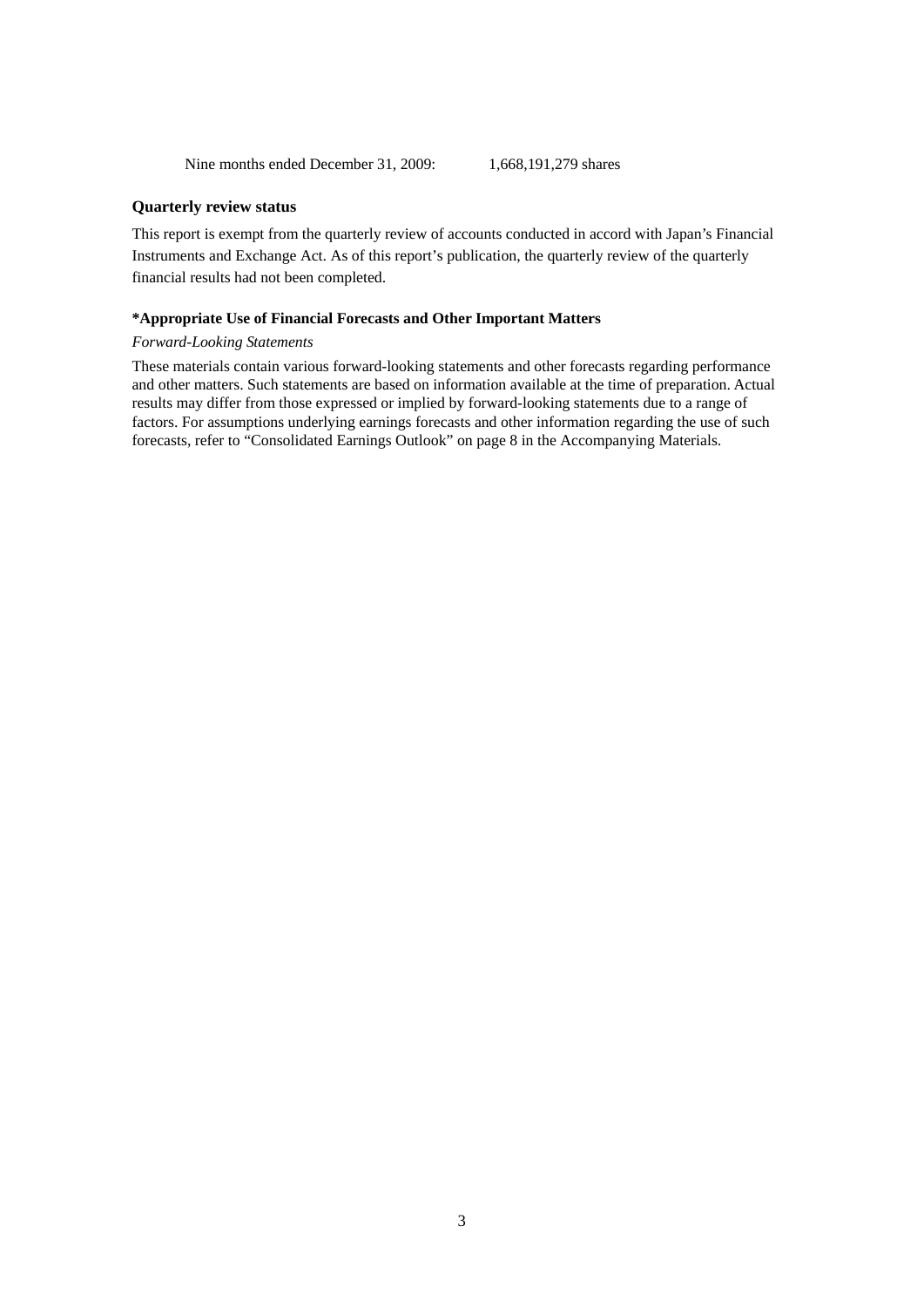# **Accompanying Materials – Contents**

| 1. Qualitative Information and Financial Statements                                      | 5  |
|------------------------------------------------------------------------------------------|----|
| (1) Consolidated operating results                                                       | 5  |
| (2) Consolidated financial position                                                      | 8  |
| (3) Consolidated earnings outlook                                                        | 8  |
| 2. Other Information                                                                     | 10 |
| (1) Overview of changes in material subsidiaries                                         | 10 |
| (2) Overview of simplified accounting methods and specific accounting methods            | 10 |
| (3) Overview of changes in accounting principles, procedures, and methods of disclosure  | 11 |
| 3. Consolidated Financial Statements                                                     | 13 |
| (1) Consolidated balance sheets                                                          | 13 |
| (2) Consolidated statements of income for the Nine Months Ended December 31, 2010        | 15 |
| (3) Consolidated cash flow statements                                                    | 16 |
| (4) Notes on the going-concern assumption                                                | 17 |
| (5) Segment information                                                                  | 17 |
| (6) Notes on significant changes in the amount of shareholders' equity                   | 21 |
| 4. Supplementary Information                                                             | 22 |
| (1) Orders and sales                                                                     | 22 |
| (2) Net sales by geographic area                                                         | 23 |
| (3) Supplementary information on earnings forecasts for the fiscal year ending March 31, | 24 |
| 2011                                                                                     |    |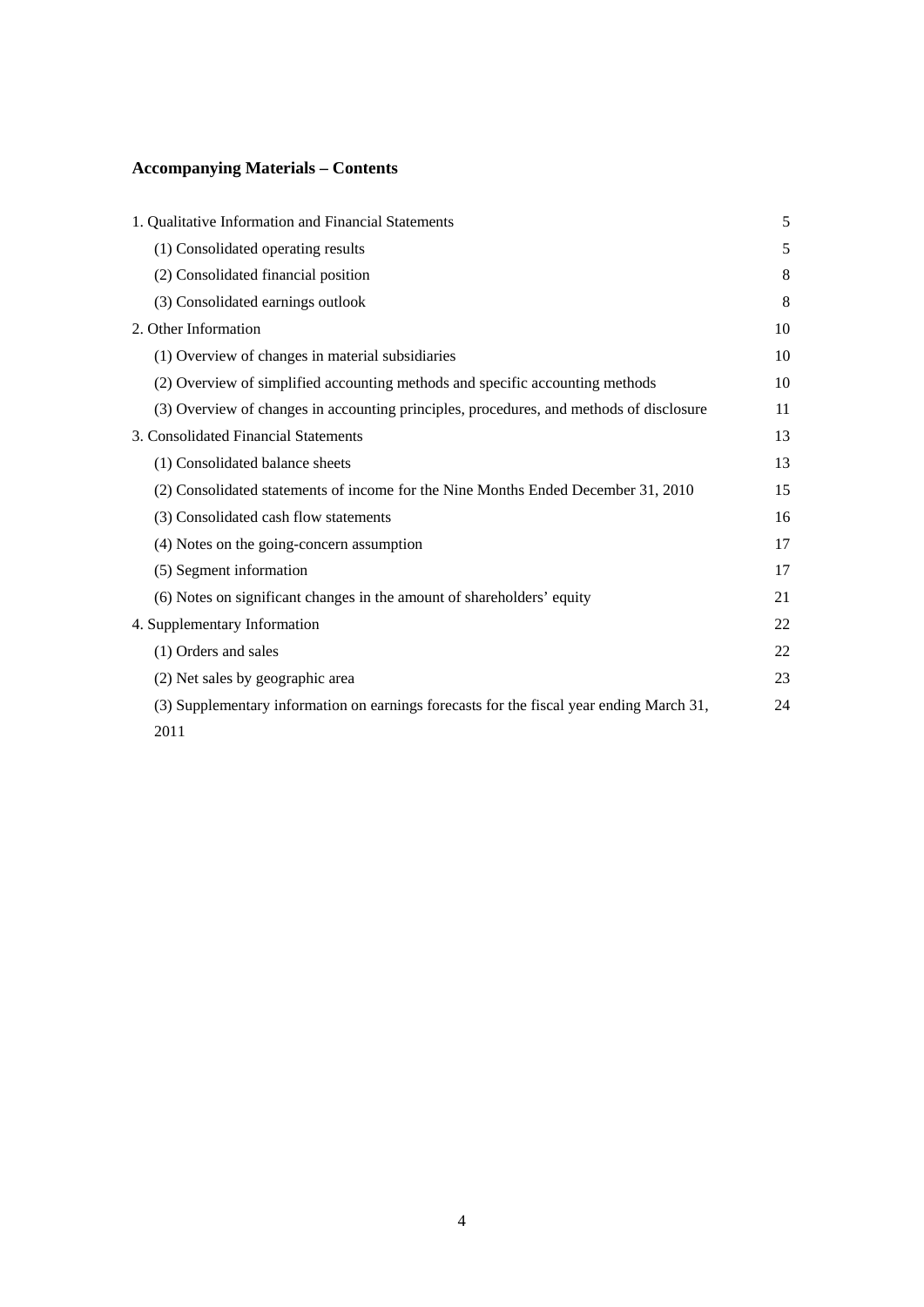# **1. Qualitative Information and Financial Statements**

### **(1) Consolidated operating results**

In the nine months to December 31, 2010 (first three quarters of the fiscal year ending March 31, 2011), Japan's economic recovery stalled. The KHI Group continued to face an adverse business environment, largely due to progressive yen appreciation.

The global economy is generally in a moderate recovery trend, although emerging market economies' previously strong growth has been slowing somewhat. The US economic outlook, however, remains uncertain. Lingering anxieties about certain European countries' financial systems are another risk that warrants concern.

Amid such an economic environment, operating performance improved across all of the Group's businesses in the fiscal third quarter. Orders received grew in all business segments except the Gas Turbine & Machinery segment. Overall orders received also increased, bolstered by large orders booked by the Rolling Stock and Aerospace segments. Overall sales also grew despite reduced sales in the Ship & Offshore Structure, Rolling Stock, and Plant & Infrastructure segments. In terms of profitability, all businesses increased their profits or reduced their losses by virtue of sales growth and/or cost cutting despite the impact of yen appreciation.

In the first three quarters of the fiscal year, the Group's consolidated orders received grew ¥224.1 billion year on year to ¥874.0 billion. Consolidated net sales increased ¥72.4 billion year on year to ¥870.5 billion over the same timeframe. The Group earned operating income of ¥38.7 billion, recurring profit of ¥45.2 billion, and net income of ¥28.1 billion in the first three fiscal quarters. These earnings respectively represent improvements of ¥52.7 billion, ¥50.7 billion, and ¥38.4 billion from the year-earlier period's operating, recurring, and net losses.

Consolidated segment information for the first three quarters of the fiscal year is summarized below.

#### **Segment Information**

Effective from the first quarter of the current fiscal year, the Group adopted the Accounting Standards Board of Japan's *Revised Accounting Standard for Disclosures about Segments of an Enterprise and Related Information* (ASBJ Statement No. 17, March 27, 2009) and associated *Guidance on the Accounting Standard for Disclosures about Segments of an Enterprise and Related Information* (ASBJ Guidance No. 20, March 21, 2008). The Group also renamed its Consumer Products & Machinery segment the Motorcycle & Engine segment and its Hydraulic Machinery segment the Precision Machinery segment in conjunction with new industry segmentation for internal reporting adopted in April 2010. Also effective from April 2010, the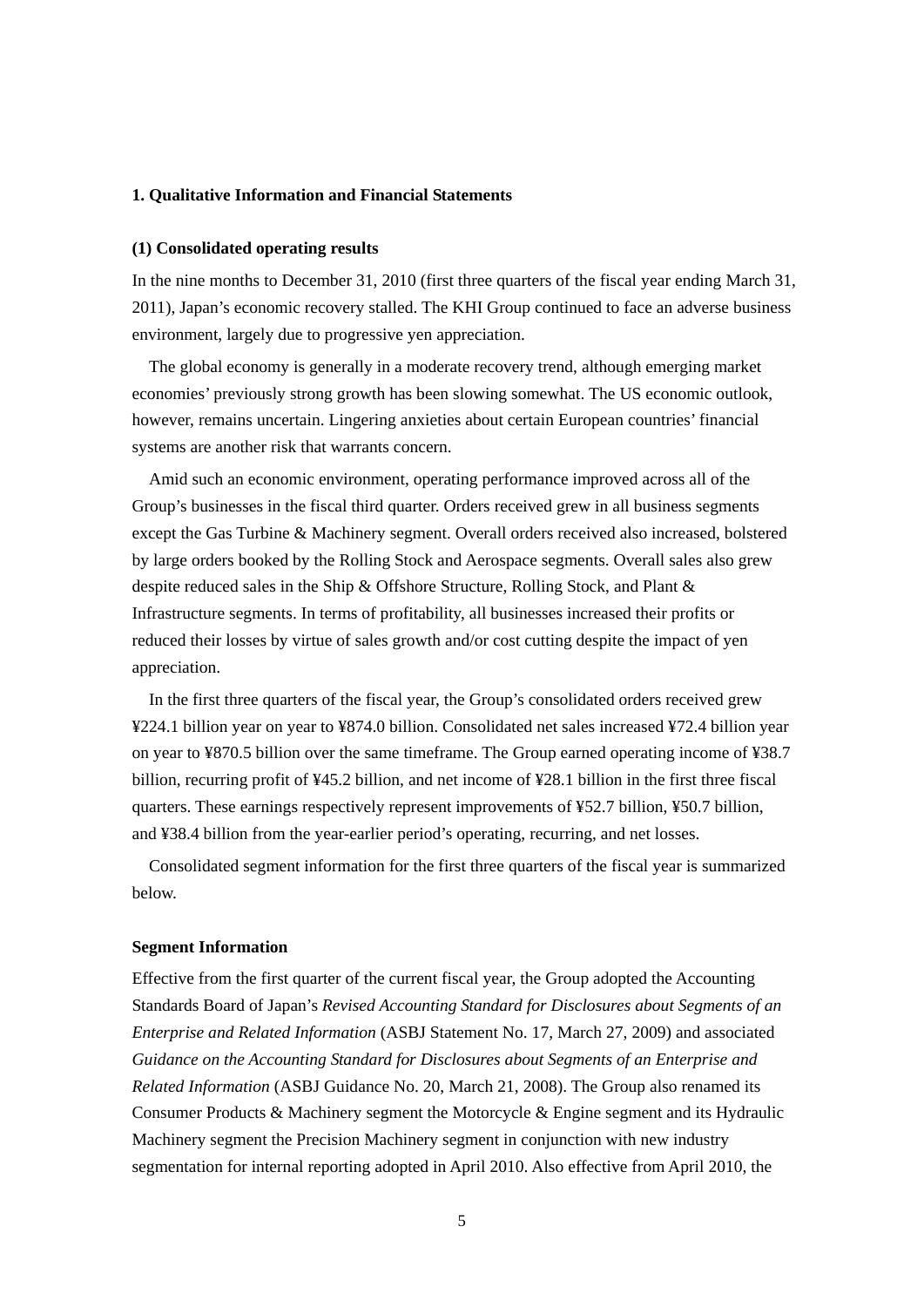crushing machine business was shifted from the Rolling Stock segment to the Plant & Infrastructure segment and the industrial robot business was shifted from the Consumer Products & Machinery segment to the Precision Machinery segment. Additionally, the Group renamed its Shipbuilding segment the Ship & Offshore Structure segment in conjunction with its October 2010 reorganization.

To reflect this change, year-earlier figures for net sales, operating income/loss, and orders received in the table below have been restated based on the newly adopted accounting standard and guidance and resegmentation of operations.

|                      |            | Nine months ended December 31, | Orders received   |           |       |              |  |
|----------------------|------------|--------------------------------|-------------------|-----------|-------|--------------|--|
|                      |            |                                | Nine months ended |           |       |              |  |
|                      |            | 2010                           |                   | 2009      |       | December 31, |  |
|                      | <b>Net</b> | Operating                      | <b>Net</b>        | Operating |       |              |  |
| Segment              | sales      | income                         | sales             | income    | 2010  | 2009         |  |
| Ship & Offshore      |            |                                |                   |           |       |              |  |
| Structure            | 93.2       | 4.9                            | 111.7             | 0.8       | 67.2  | 10.4         |  |
| <b>Rolling Stock</b> | 95.5       | 5.9                            | 110.5             | 5.2       | 124.1 | 55.5         |  |
| Aerospace            | 135.0      | 2.0                            | 119.3             | 0.3       | 123.7 | 79.9         |  |
| Gas Turbine &        |            |                                | 128.8             | 3.9       | 113.6 | 138.5        |  |
| Machinery            | 149.6      | 9.6                            |                   |           |       |              |  |
| Plant &              | 56.4       |                                | 59.0              | 0.7       |       | 98.7         |  |
| Infrastructure       |            | 4.6                            |                   |           | 105.4 |              |  |
| Motorcycle &         |            |                                |                   |           |       |              |  |
| Engine               | 159.2      | (2.6)                          | 144.0             | (21.1)    | 159.2 | 144.0        |  |
| Precision            | 99.0       | 14.6                           | 55.4              | 0.7       |       |              |  |
| Machinery            |            |                                |                   |           | 106.7 | 54.8         |  |
| Other                | 82.2       | 1.6                            | 69.0              | (0.9)     | 73.8  | 67.6         |  |
| Adjustments          |            | (2.3)                          |                   | (3.8)     |       |              |  |
| Total                | 870.5      | 38.7                           | 798.0             | (14.0)    | 874.0 | 649.9        |  |

### Segment net sales, operating income, and orders received (billions of yen)

Note: Net sales include only sales to external customers.

# **Ship & Offshore Structure**

Consolidated orders received totaled ¥67.2 billion, a ¥56.7 billion increase from the year-earlier period, when only one newbuild order was received. The increase was attributable to receipt of newbuild orders for one submarine and 10 bulk carriers.

Consolidated net sales totaled ¥93.2 billion, a decrease of ¥18.5 billion from the year-earlier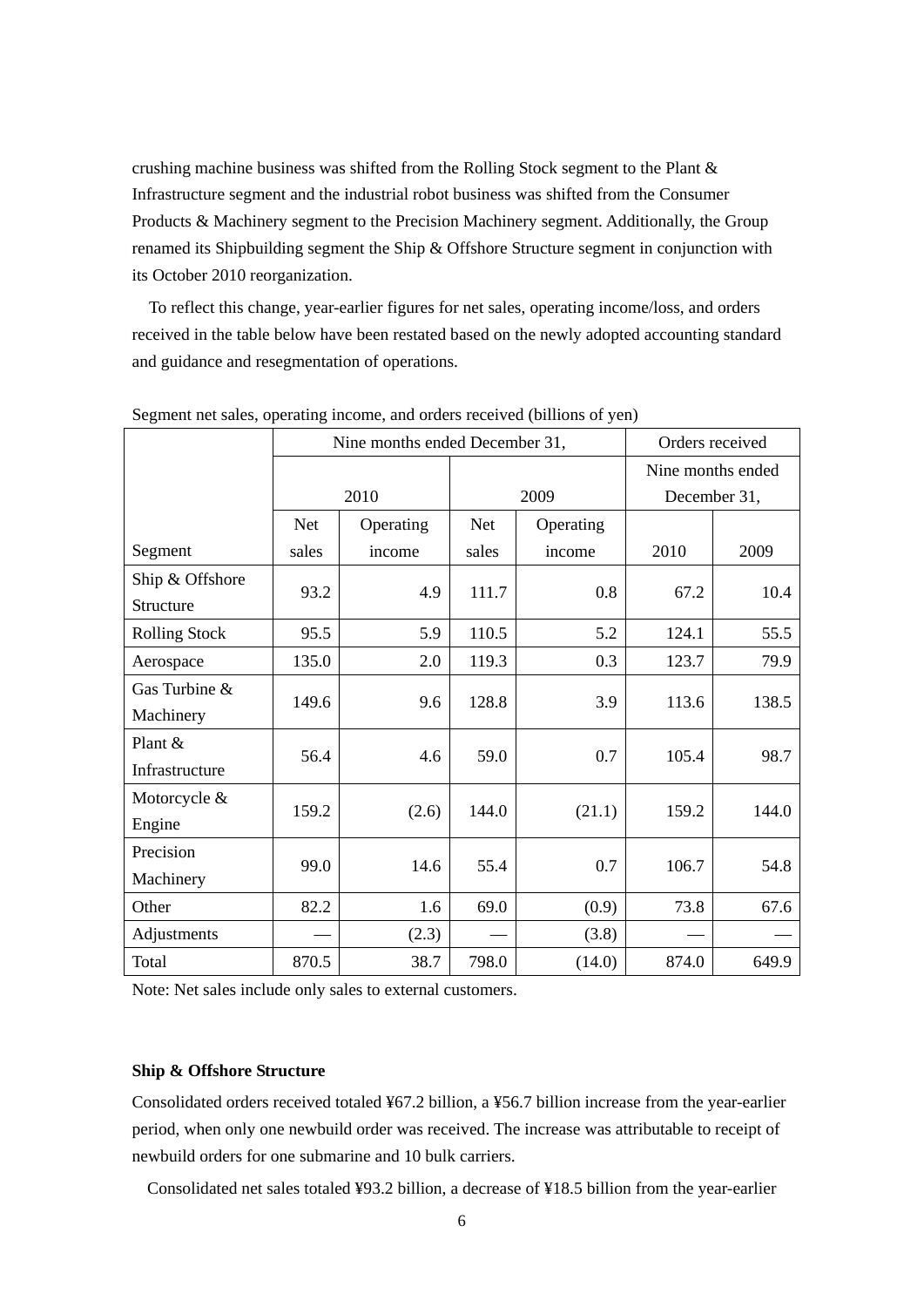period, when revenues from large newbuild sales were recognized.

Despite an increase in reserves against losses on construction contracts, consolidated operating income increased ¥4.1 billion year on year to ¥4.9 billion, largely as a result of improved margins.

### **Rolling Stock**

Consolidated orders received increased ¥68.6 billion year on year to ¥124.1 billion, largely by virtue of subway car orders from the Washington Metropolitan Area Transit Authority.

Consolidated net sales were down ¥14.9 billion year on year to ¥95.5 billion, largely as a result of a decline in overseas railway car sales.

Consolidated operating income increased ¥600 million year on year to ¥5.9 billion as the decline in sales was offset by improved margins.

### **Aerospace**

Consolidated orders received were up ¥43.7 billion year on year to ¥123.7 billion, largely as a result of growth in orders for component parts for the Boeing 777 and 787.

Consolidated net sales grew ¥15.6 billion year on year to ¥135.0 billion. The increase was largely attributable to growth in sales to Japan's Ministry of Defense and sales of Boeing 787 component parts.

Consolidated operating income increased ¥1.6 billion year on year to ¥2.0 billion, largely by virtue of sales growth.

### **Gas Turbine & Machinery**

Consolidated orders received totaled ¥113.6 billion, a ¥24.9 billion decrease from the year-earlier period, when large orders for aircraft engine components and gas compression modules were received.

Consolidated net sales grew ¥20.7 billion year on year to ¥149.6 billion, largely reflecting growth in gas compression module sales and sales to Japan's Ministry of Defense. Consolidated operating income increased ¥5.6 billion year on year to ¥9.6 billion, largely as a result of sales growth and increased profits on aircraft engine components.

# **Plant & Infrastructure**

Consolidated orders received increased ¥6.7 billion year on year to ¥105.4 billion amid an influx of domestic and overseas orders for a variety of plant facilities.

Despite a diverse mix of domestic and overseas sales of plant installations, consolidated net sales fell ¥2.5 billion year on year to ¥56.4 billion.

Consolidated operating income grew ¥3.9 billion year on year to ¥4.6 billion as earnings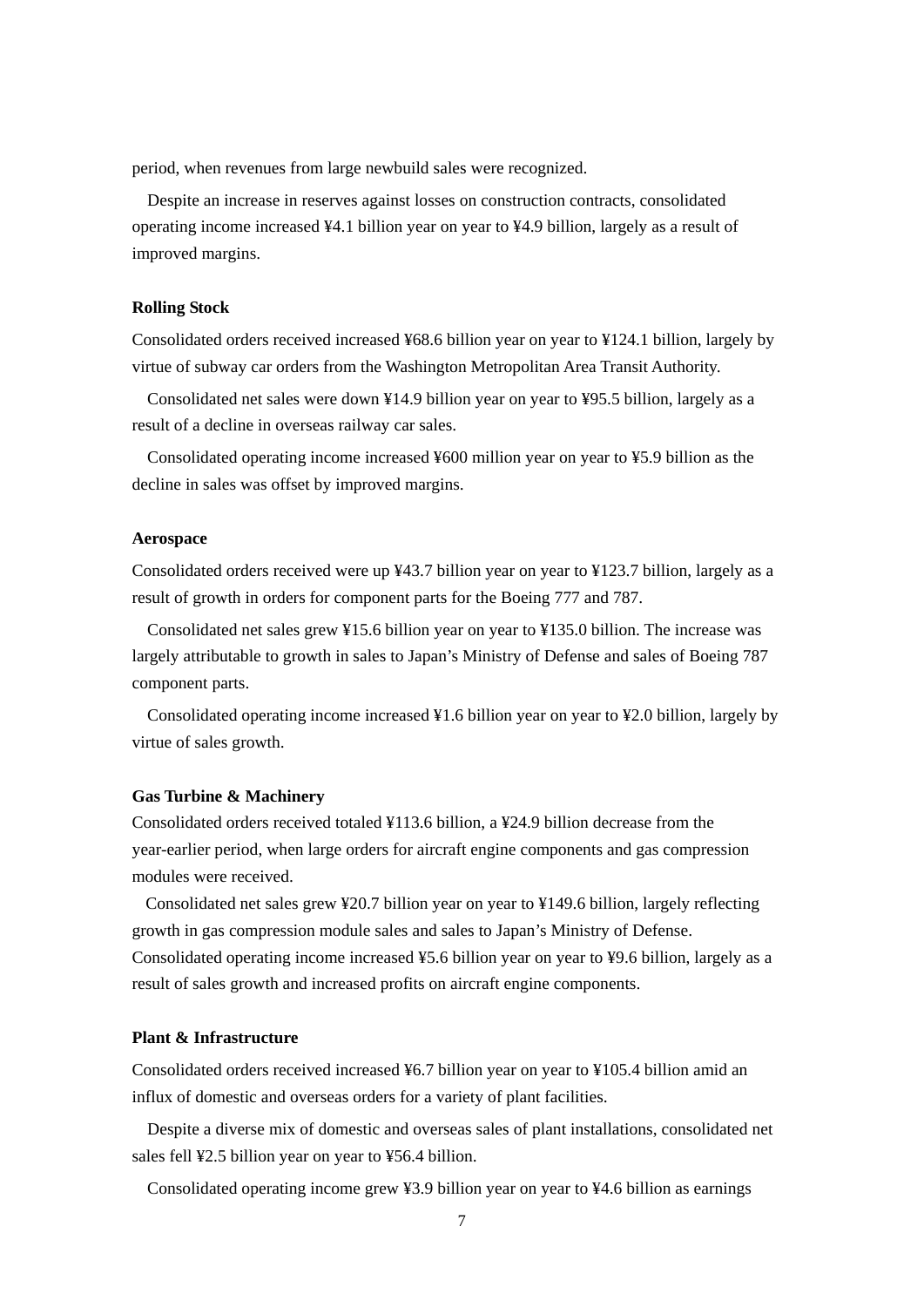improved amid brisk progress in fulfilling existing orders.

#### **Motorcycle & Engine**

Consolidated net sales grew ¥15.1 billion year on year to ¥159.2 billion, buoyed by sales growth in emerging markets.

Consolidated operating loss shrank to ¥2.6 billion, an ¥18.4 billion year-on-year improvement despite the impact of yen appreciation. In addition to sales growth, the improvement was also partly attributable to fixed-cost cutting and contribution margin ratio increases stemming from emergency profitability improvement measures.

### **Precision Machinery**

Consolidated orders received increased ¥51.8 billion year on year to ¥106.7 billion, mainly due to growth in hydraulic equipment orders from the construction machinery industry.

Consolidated net sales grew ¥43.5 billion year on year to ¥99.0 billion, driven largely by growth in hydraulic equipment sales to the construction machinery industry and sales of clean robots for semiconductor production facilities.

Consolidated operating income grew ¥13.9 billion year on year to ¥14.6 billion as profitability improved in the wake of sales growth and increased capacity utilization.

## **Other Operations**

Consolidated net sales increased ¥13.2 billion year on year to ¥82.2 billion.

Consolidated operating income totaled ¥1.6 billion, a ¥2.6 billion improvement from the year-earlier period's operating loss.

### **(2) Consolidated financial position**

At December 31, 2010, consolidated assets totaled ¥1,399.9 billion, an increase of ¥47.5 billion from March 31, 2010. The increase was largely attributable to growth in trade receivables in conjunction with sales activity and growth in inventories in conjunction with progress toward completion of construction works. Consolidated liabilities increased from March 31, 2010, by ¥31.3 billion to ¥1,100.7 billion at December 31 despite a reduction in notes and accounts payable. Interest-bearing debt as of December 31 was ¥525 billion, a ¥96.1 billion increase from March 31, 2010. Consolidated net assets increased ¥16.2 billion from March 31, 2010, to ¥299.2 billion at December 31, largely as a result of quarterly net income offset by distribution of dividends.

# **(3) Consolidated earnings outlook**

Although domestic and overseas economies remain in a recovery trend, the recovery is sluggish.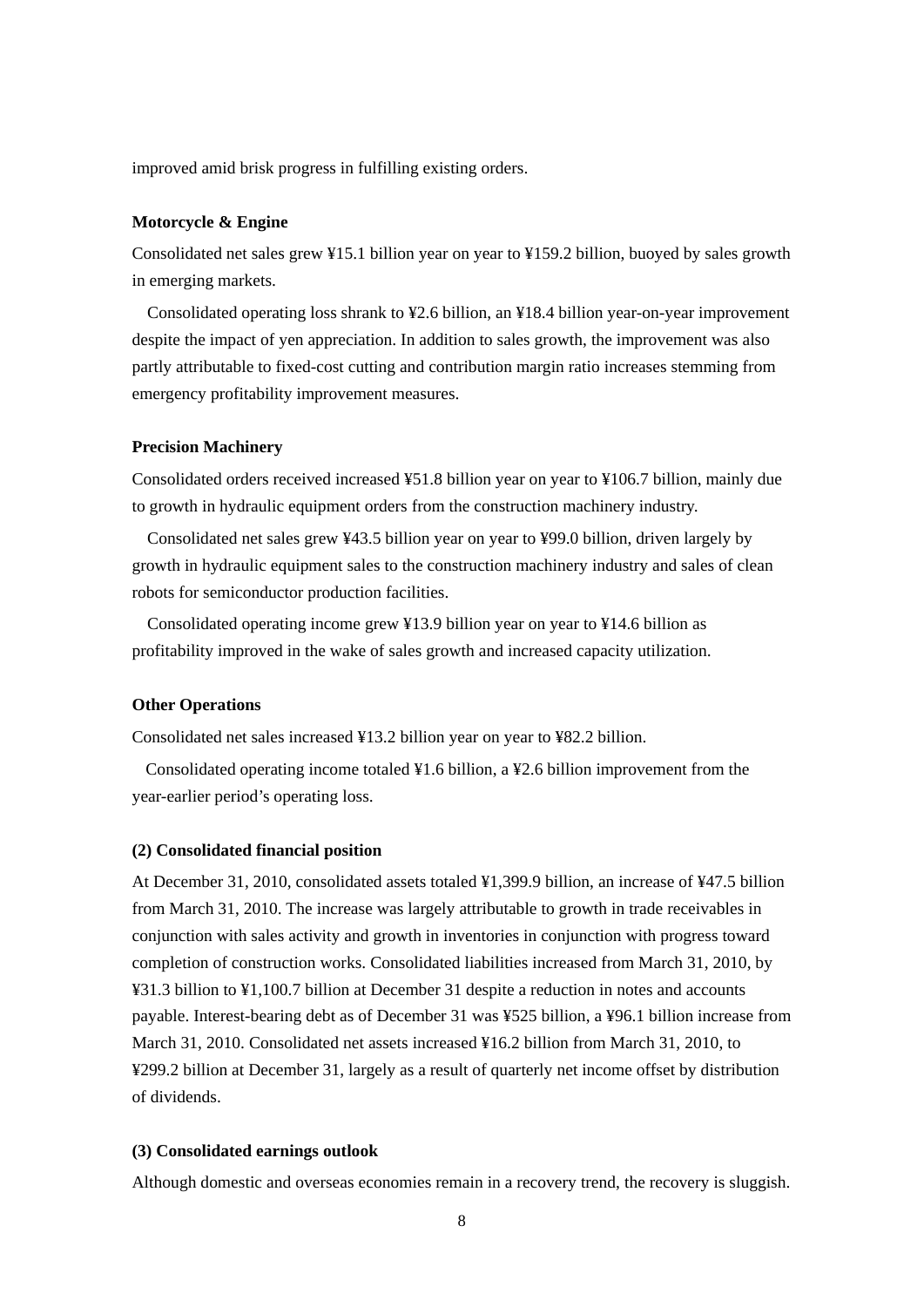Domestic economic conditions remain challenging amid a falloff in consumption and capital spending in response to economic uncertainty, and loss of international competitiveness due to persistent yen strength. Despite this adverse environment, the Company continues to vigorously push ahead with rebuilding its earnings foundation to re-embark on a sustained growth trajectory.

The Company has left its existing consolidated sales forecast unchanged at ¥1,280 billion in light of its solid sales to date.

The Company has raised its consolidated operating income forecast to ¥40 billion, ¥8 billion above its initial forecast. It did so to reflect the steady progress of company-wide measures to improve profitability through such means as reducing fixed costs and boosting productivity, most notably in the Precision Machinery segment, which is expanding its earnings foundation through aggressive business expansion. Additionally, the Company has raised its recurring profit forecast by ¥14 billion to ¥46 billion and its net income forecast by ¥9 billion to ¥29 billion to reflect growth in income from equity-method affiliates and a decrease in interest expense, in addition to operating income growth.

The Company's earnings forecasts assume exchange rates of ¥83 to the US dollar and ¥110 to the euro.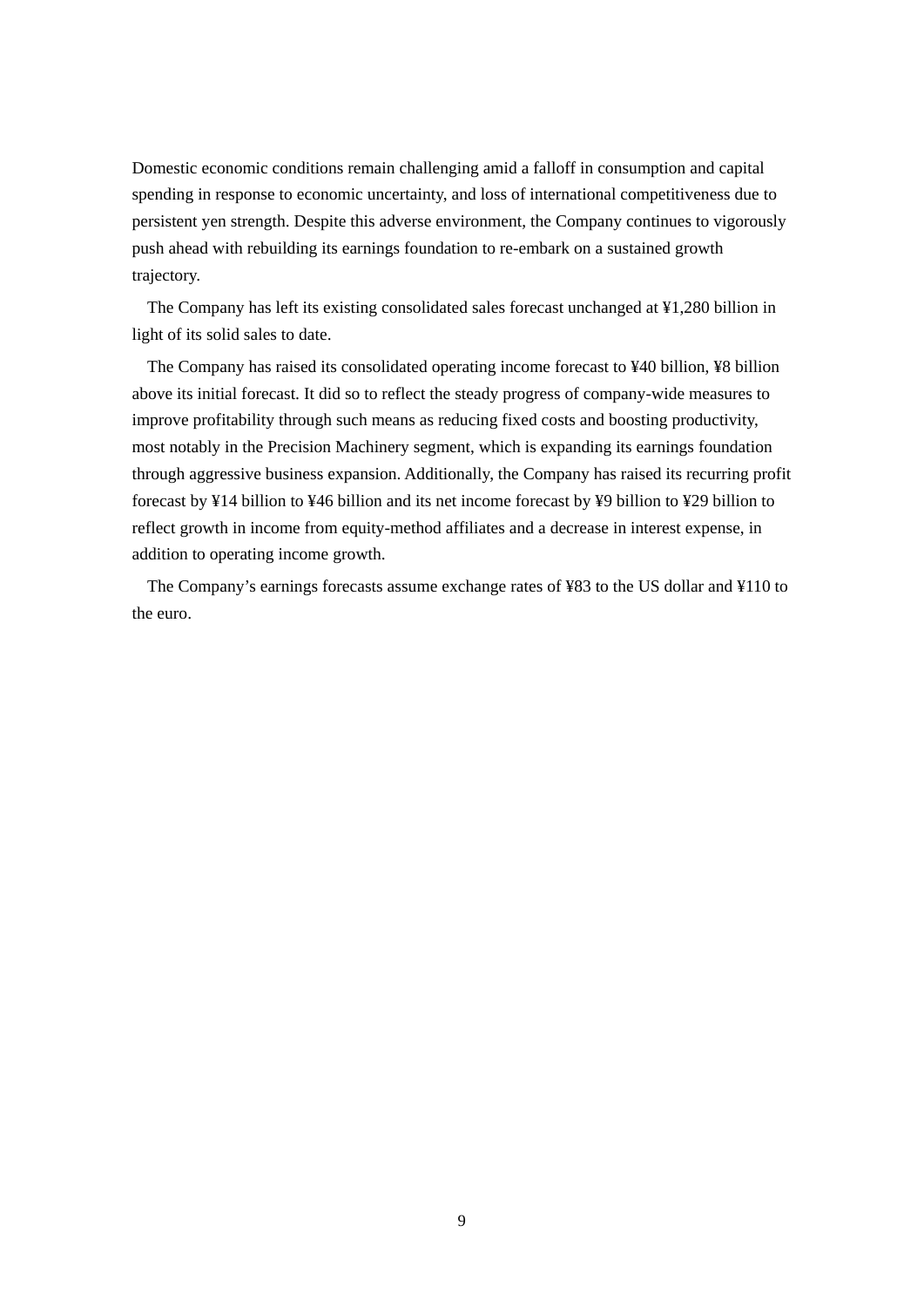# **2. Other Information**

(1) Overview of changes in material subsidiaries Not applicable

(2) Overview of simplified accounting methods and specific accounting methods used

# *Simplified accounting methods*

(i) Bad debt estimation method for general claims

The Company estimates the value of uncollectible general claims based on the preceding fiscal year's actual credit loss rate, unless the credit loss rate is deemed to have substantially changed relative to the historical rate calculated at the end of the preceding fiscal year.

### (ii) Inventory valuation method

The Company estimates quarter-end inventories by a rational method based on the preceding fiscal year's physical inventory count, without conducting a physical inventory count.

The Company writes down inventory from book value to estimated net realizable value only when its utility has clearly diminished. In the case of inventory expected to be disposed of and slow-moving inventory with a turnover period that extends beyond the Company's operating cycle, the Company writes the inventory down to its estimated liquidation value. Such inventories are carried at their written-down book value, unless their value was deemed to have substantially changed during the nine months ended December 31, 2010.

### (iii) Fixed-asset depreciation method

For fixed asset depreciated by the declining-balance method, the Company calculates quarterly depreciation expense by prorating annual depreciation expense. For certain consolidated subsidiaries, quarterly depreciation expense is calculated by prorating annual depreciation expense based on a budget that factors in expected acquisitions, sales, and disposals of fixed assets during the fiscal year.

(iv) Income taxes, and deferred-tax asset and liability calculation method

To assess deferred assets' collectability, the Company uses tax planning and earnings forecasts used in the preceding fiscal year if it deems that the operating environment and status of temporary differences have not changed substantially since the preceding fiscal year-end.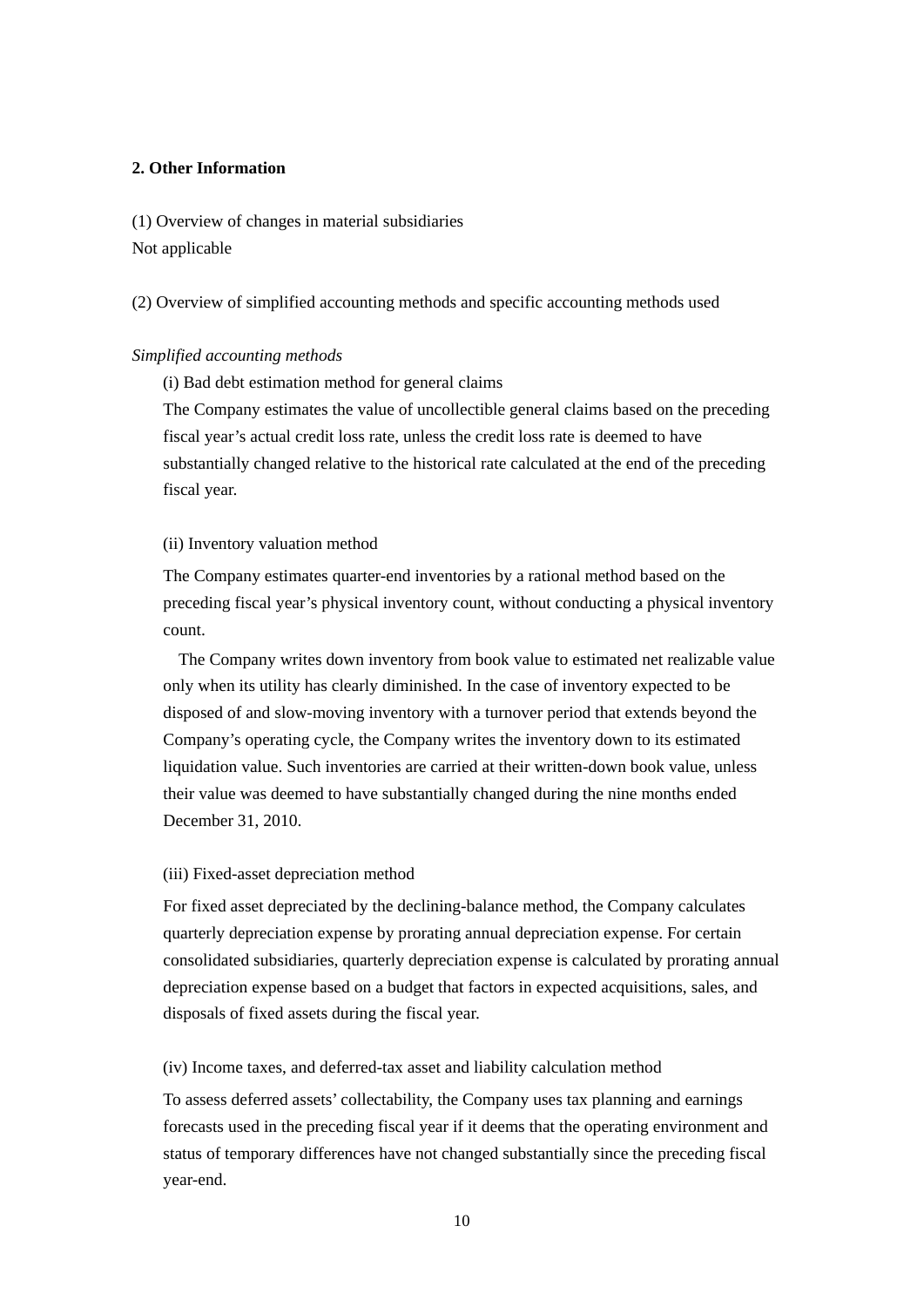If the operating environment or status of temporary differences is deemed to have changed substantially since the preceding fiscal year-end, the Company uses said tax planning and earnings forecasts adjusted to reflect the changes' impact.

### (v) Elimination of unrealized gains/losses on inventory

For some products, the Company calculates unrealized gains/losses on inventory using the gain/loss rate used in the preceding fiscal year or quarter or a gain/loss rate based on rational budgeting, unless business conditions are deemed to have changed substantially from the preceding fiscal year or quarter.

#### *Accounting procedures specific to preparation of quarterly consolidated financial statements*

The Company calculates tax expense by rationally estimating its effective tax rate after application of deferred-tax accounting to pretax net income for the fiscal year, which includes the third quarter under review, and multiplying quarterly pretax net income by said estimated effective tax rate. If unable to use the estimated effective tax rate, the Company calculates tax expense by multiplying the statutory effective tax rate by quarterly pretax net income adjusted to reflect material differences other than temporary differences.

Income taxes are reported inclusive of income tax adjustments.

(3) Overview of changes in accounting principles, procedures, and methods of disclosure

### *Changes related to accounting standards*

(i) Adoption of the *Accounting Standard for Asset Retirement Obligations* and the *Guidance on Accounting Standard for Asset Retirement Obligations*

Effective the first quarter of the fiscal year ending March 31, 2011, the Company adopted the *Accounting Standard for Asset Retirement Obligations* (Statement No. 18, March 31, 2008) and its associated *Guidance on Accounting Standard for Asset Retirement Obligations* (Guidance No. 21, March 31, 2008).

Due to adoption of the standard and guidance, operating income decreased by 12 million yen and recurring profit decreased by 16 million yen and income before income taxes decreased by 296 million yen.

(ii) Adoption of the *Accounting Standard for Equity Method of Accounting for Investments* and the *Practical Solution on Unification of Accounting Policies Applied to Associates Accounted for Using the Equity Method*

Effective the first quarter of the fiscal year ending March 31, 2011, the Company adopted the *Accounting Standard for Equity Method of Accounting for Investments* (ASBJ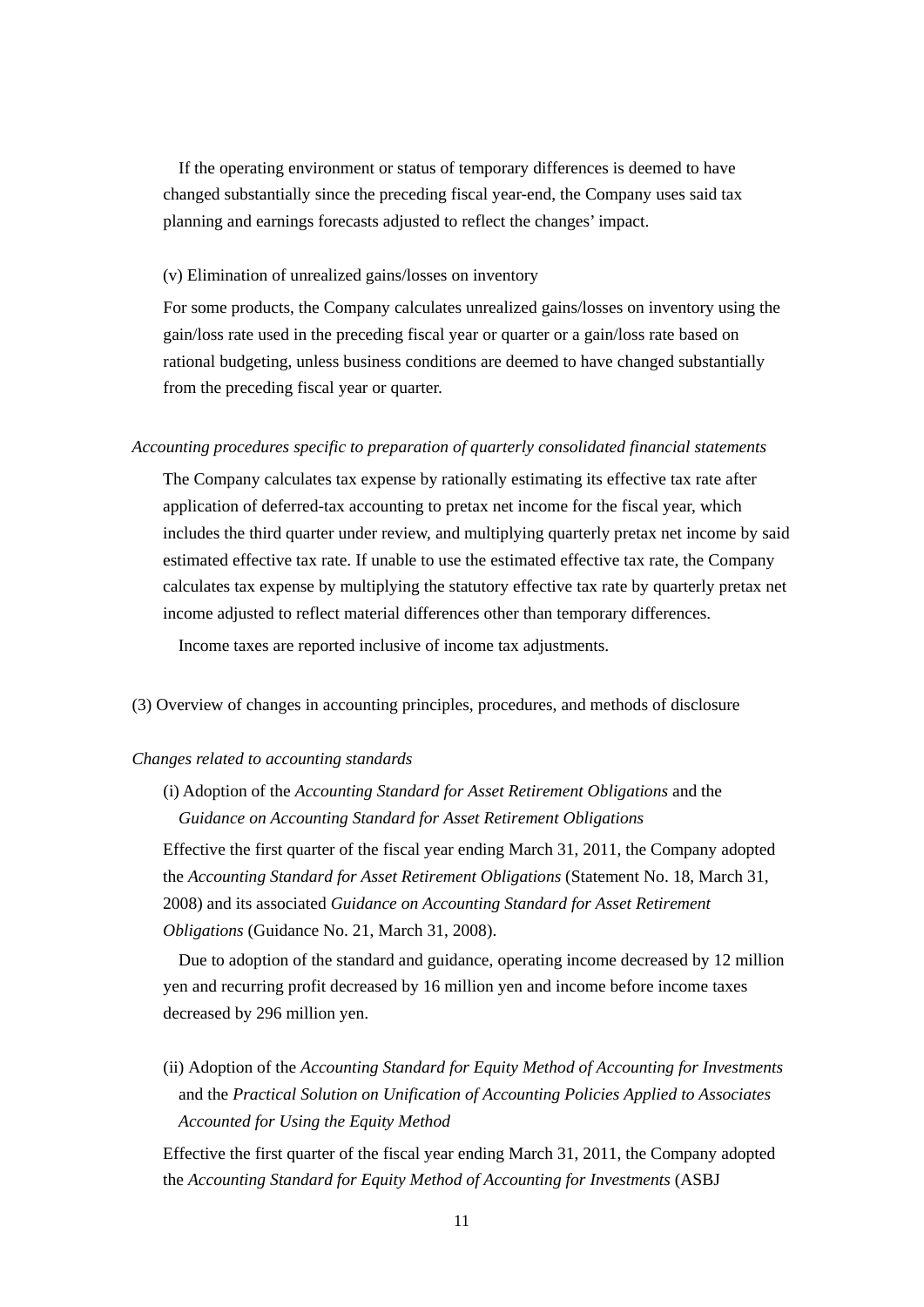Statement No. 16, March 10, 2008) and the *Practical Solution on Unification of Accounting Policies Applied to Associates Accounted for Using the Equity Method* (PITF No. 24, March 10, 2008) and made some adjustments required for preparation of consolidated financial statements. The resulting effect on profit and loss is negligible.

### (iii) Adoption of the *Accounting Standard for Business Combinations*

Effective the first quarter of the fiscal year ending March 31, 2011, the Company adopted the *Accounting Standard for Business Combinations* (ASBJ Statement No. 21, December 26, 2008)*,* the *Accounting Standard for Consolidated Financial Statements* (ASBJ Statement No. 22, December 26, 2008), the *Amendments to Accounting Standard for Research and Development Costs* (ASBJ Statement No. 23, December 26, 2008), the *Revised Accounting Standard for Business Divestitures* (ASBJ Statement No. 7, December 26, 2008), the *Revised Accounting Standard for Equity Method of Accounting for Investments* (ASBJ Statement No. 16, December 26, 2008), and the *Revised Guidance on Accounting Standard for Business Combinations and Accounting Standard for Business Divestitures* (ASBJ Guidance No. 10, December 26, 2008).

## *Changes related to methods of disclosure*

Due to adoption of the *Cabinet Office Ordinance on Partial Revision of the Regulations Concerning the Terminology, Forms and Preparation Methods of Financial Statements and Others* (Cabinet Office Ordinance No. 5, March 24, 2009) based on the *Accounting Standard for Consolidated Financial Statements* (ASBJ Statement No. 22, December 26, 2008), the Company used the account title "Income before minority interests" for the nine months ended December 31, 2010.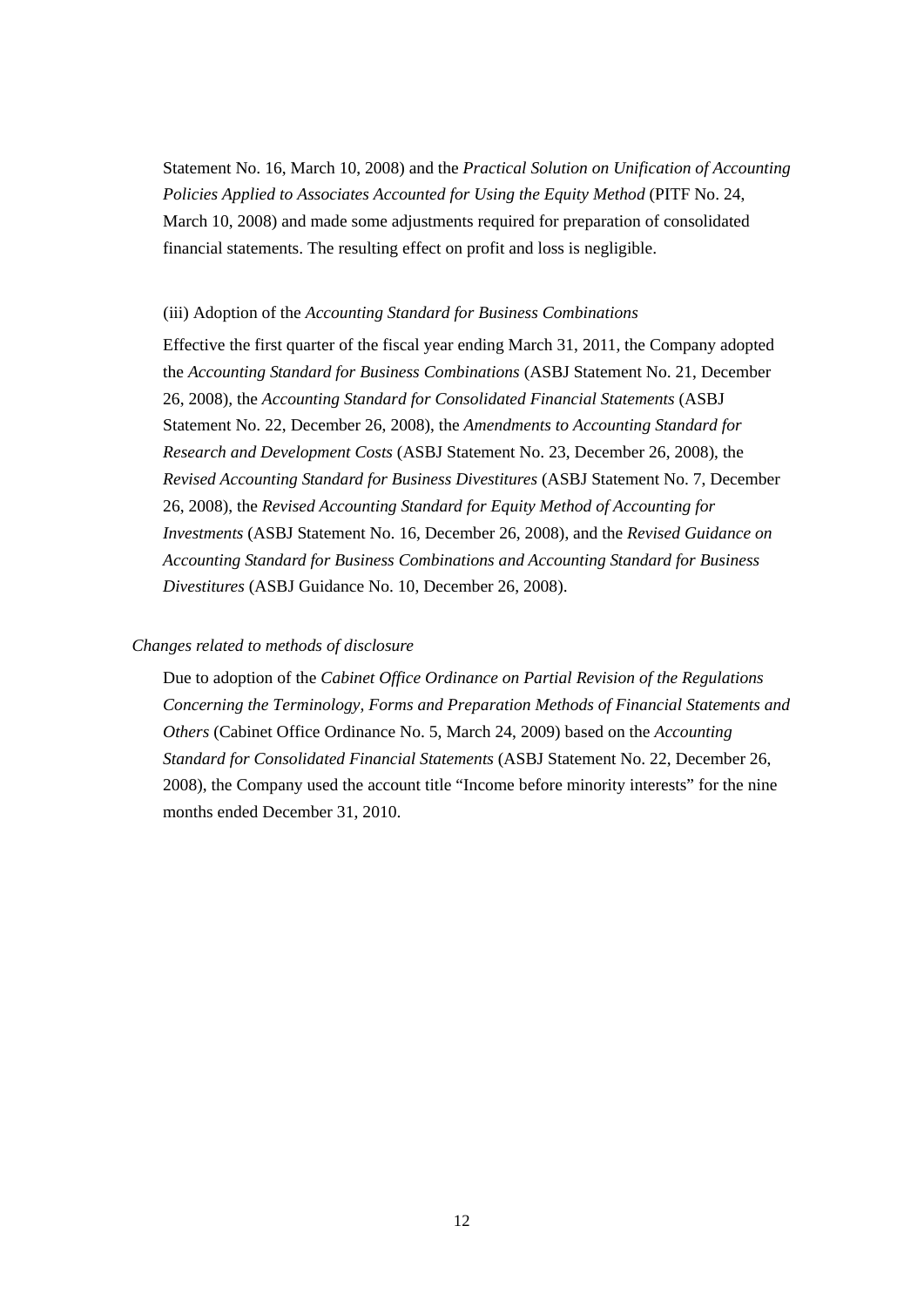# **3. Consolidated Financial Statements**

# **(1) Consolidated Balance Sheets**

|                                                                          | Millions of yen   |                  |  |
|--------------------------------------------------------------------------|-------------------|------------------|--|
|                                                                          | Nine months ended | As of            |  |
|                                                                          | December 31, 2010 | March 31, 2010   |  |
| <b>Assets</b>                                                            |                   |                  |  |
| Current assets                                                           |                   |                  |  |
| Cash on hand and in banks                                                | 38,045            | 34,745           |  |
| Trade receivables                                                        | 416,467           | 400,264          |  |
| Merchandise and finished products                                        | 55,397            | 56,807           |  |
| Work in process                                                          | 307,271           | 281,023          |  |
| Raw materials and supplies                                               | 80,538            | 80,392           |  |
| Other current assets                                                     | 85,846            | 80,868           |  |
| Allowance for doubtful receivables                                       | (2,635)           | (2,424)          |  |
| Total current assets                                                     | 980,930           | 931,678          |  |
| <b>Fixed assets</b>                                                      |                   |                  |  |
| Net property, plant and equipment<br>Intangible assets                   | 280,961           | 284,407          |  |
| Goodwill                                                                 | 686               | 866              |  |
| Other                                                                    | 18.751            | 19,852           |  |
| Total intangible assets                                                  | 19,437            | 20,718           |  |
| Investments and other assets                                             |                   |                  |  |
| Other                                                                    | 119,623           | 116,905          |  |
| Allowance for doubtful receivables                                       | (971)             | (1,270)          |  |
| Total investments and other assets                                       | 118,651           | 115,635          |  |
| Total fixed assets                                                       | 419,050           | 420,761          |  |
| <b>Total assets</b>                                                      | 1,399,980         | 1,352,439        |  |
| <b>Liabilities</b><br><b>Current liabilities</b>                         |                   |                  |  |
| Trade payables                                                           | 282,357           | 302,739          |  |
| Short-term debt                                                          | 161,348           | 125,614          |  |
| Income taxes payable                                                     | 4,146             | 4,833            |  |
| <b>Accrued bonuses</b><br>Provision for losses on construction contracts | 10,578            | 14,202           |  |
| Other provisions                                                         | 21,646<br>8,949   | 17,991           |  |
| Advances from customers                                                  | 89,018            | 18,910<br>99,532 |  |
| Other                                                                    | 163,666           |                  |  |
| Total current liabilities                                                | 741,712           | 109,098          |  |
|                                                                          |                   | 692,923          |  |
| Long-term liabilities                                                    |                   |                  |  |
| Bonds payable                                                            | 50,000            | 60,513           |  |
| Long-term debt                                                           | 207,280           | 209,360          |  |
| Employees' retirement and severance benefits                             | 83,276            | 89,240           |  |
| Other provisions                                                         | 9,411             | 10,419           |  |
| Other                                                                    | 9,035             | 6,929            |  |
| Total long-term liabilities                                              | 359,004           | 376,463          |  |
| <b>Total liabilities</b>                                                 | 1,100,716         | 1,069,386        |  |
| <b>Net assets</b><br>Shareholders' equity                                |                   |                  |  |
| Common stock                                                             | 104,328           | 104,328          |  |
| Capital surplus                                                          | 54,242            | 54,275           |  |
| Retained earnings                                                        | 160,872           | 137,689          |  |
| Treasury stock                                                           | (36)              | (552)            |  |
| Total shareholders' equity                                               | 319,406           | 295,741          |  |
|                                                                          |                   |                  |  |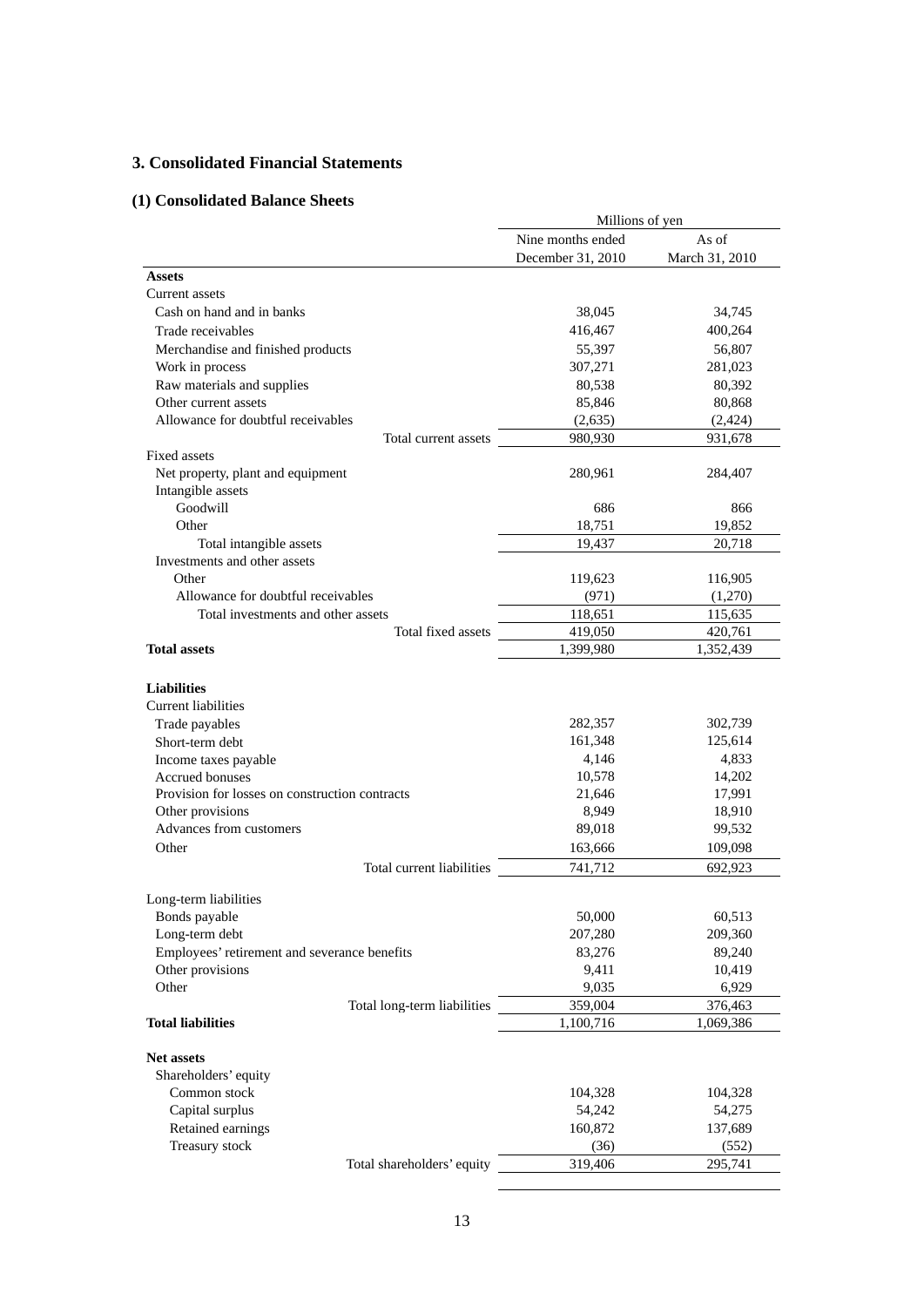| Valuation and translation adjustments       |           |           |
|---------------------------------------------|-----------|-----------|
| Net unrealized gains (losses) on securities | 4.119     | 5,305     |
| Gains (losses) on hedging items             | (1,600)   | (162)     |
| Foreign currency translation adjustment     | (30, 785) | (23, 803) |
| Total valuation and translation adjustments | (28, 267) | (18, 659) |
| Minority interests                          | 8.125     | 5,972     |
| <b>Total net assets</b>                     | 299,264   | 283,053   |
| <b>Total net assets and liabilities</b>     | 1.399.980 | 1,352,439 |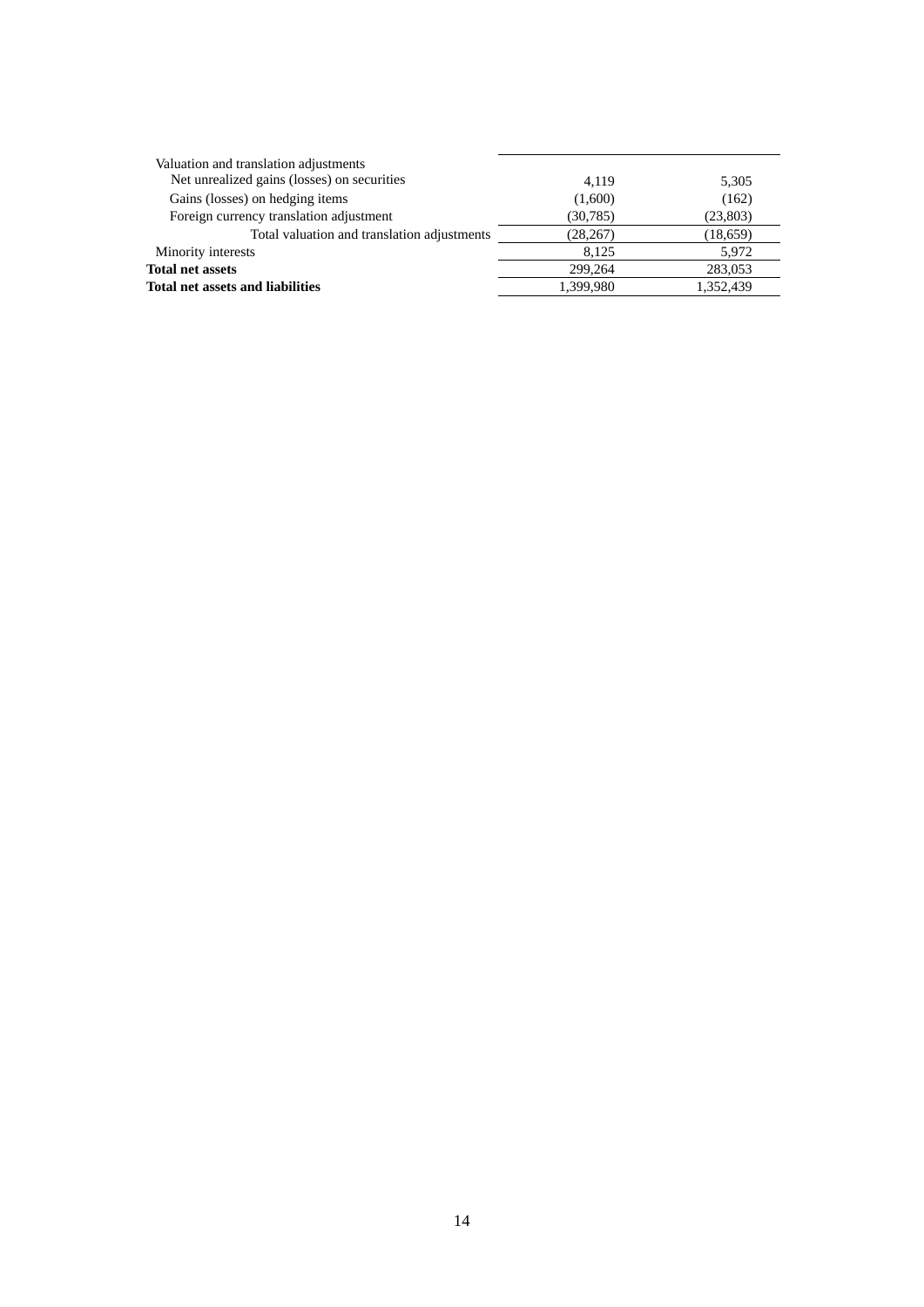# **(2) Consolidated Statements of Income**

| onsonaatea statements                                                                     | Millions of yen                        |                                        |  |
|-------------------------------------------------------------------------------------------|----------------------------------------|----------------------------------------|--|
|                                                                                           | Nine Months ended<br>December 31, 2009 | Nine Months ended<br>December 31, 2010 |  |
| Net sales                                                                                 | 798,060                                | 870,540                                |  |
| Cost of sales                                                                             | 702,312                                | 727,702                                |  |
| Gross profit                                                                              | 95,747                                 | 142,837                                |  |
| Selling, general and administrative expenses                                              |                                        |                                        |  |
| Salaries and benefits                                                                     | 30,024                                 | 29,123                                 |  |
| Provision for doubtful receivables                                                        |                                        | 148                                    |  |
| R&D expenses                                                                              | 25,872                                 | 24,160                                 |  |
| Other                                                                                     | 53,898                                 | 50,654                                 |  |
| Total selling, general and administrative expenses                                        | 109,794                                | 104,086                                |  |
| Operating income (loss)                                                                   | (14,046)                               | 38,750                                 |  |
| Non-operating income                                                                      |                                        |                                        |  |
| Interest income                                                                           | 2,398                                  | 1,388                                  |  |
| Dividend income                                                                           | 538                                    | 513                                    |  |
| Gain on sales of investment securities                                                    | 70                                     | $\mathbf{1}$                           |  |
| Equity in income of non-consolidated subsidiaries and affiliates                          | 4,363                                  | 7,076                                  |  |
| Foreign exchange gain, net                                                                | 6,736                                  | 560                                    |  |
| Other                                                                                     | 3,969                                  | 3,390                                  |  |
| Total non-operating income                                                                | 18,077                                 | 12,930                                 |  |
| Non-operating expenses                                                                    |                                        |                                        |  |
| Interest expense                                                                          | 4,184                                  | 3,590                                  |  |
| Other                                                                                     | 5,347                                  | 2,874                                  |  |
| Total non-operating expenses                                                              | 9,532                                  | 6,465                                  |  |
| Recurring profit (loss)                                                                   | (5,501)                                | 45,215                                 |  |
| Extraordinary income                                                                      |                                        |                                        |  |
| Reversal of provision for environmental measures                                          | 1,212                                  |                                        |  |
| Total extraordinary income                                                                | 1,212                                  | $\overline{\phantom{a}}$               |  |
| <b>Extraordinary losses</b>                                                               |                                        |                                        |  |
| Provision for doubtful accounts of affiliates                                             |                                        | 293                                    |  |
| Loss on adjustment for changes of accounting standard for asset<br>retirement obligations |                                        | 280                                    |  |
| Provision for losses on damages suit                                                      | 6,983                                  |                                        |  |
| Provision for environmental measures                                                      | 1,085                                  |                                        |  |
| Loss on liquidation of affiliate                                                          | 331                                    |                                        |  |
| Total extraordinary losses                                                                | 8,399                                  | 573                                    |  |
| Income (loss) before income taxes and minority interests                                  | (12, 689)                              | 44,642                                 |  |
| Income taxes                                                                              | (3,078)                                | 15,029                                 |  |
| Income before minority interests                                                          |                                        | 29,612                                 |  |
| Minority interests in net income of consolidated subsidiaries                             | 712                                    | 1,453                                  |  |
| Net income (loss)                                                                         | (10, 323)                              | 28,159                                 |  |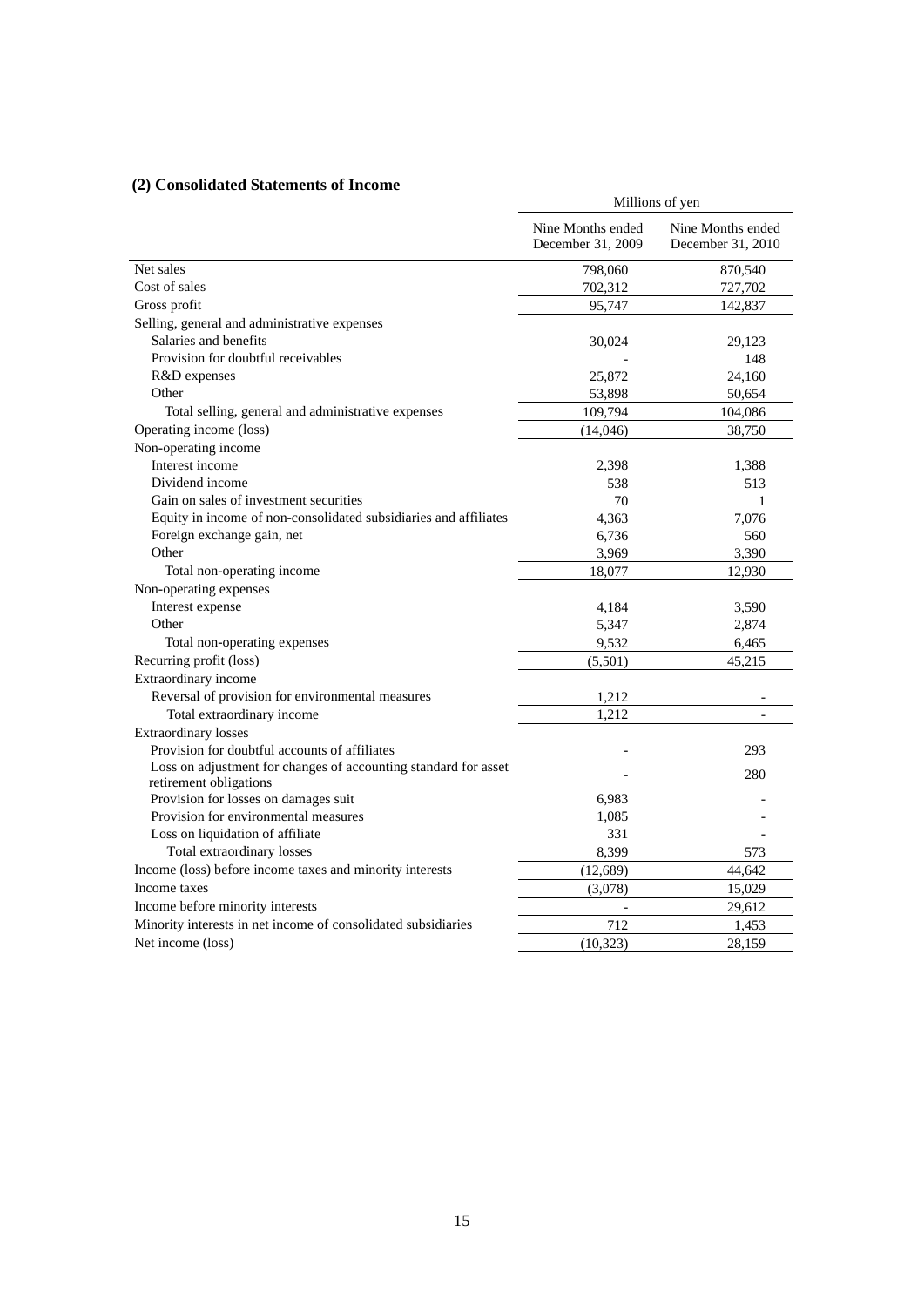# **(3) Consolidated Cash Flow Statement**

|                                                                    | Millions of yen |                                  |
|--------------------------------------------------------------------|-----------------|----------------------------------|
|                                                                    | Nine Months     | $\overline{\text{N}}$ ine Months |
|                                                                    | ended December  | ended December                   |
|                                                                    | 31, 2009        | 31, 2010                         |
| Cash flow from operating activities                                |                 |                                  |
| Income (loss) before income taxes and minority interests           | (12,689)        | 44,642                           |
| Depreciation and amortization                                      | 36,986          | 36,348                           |
| Increase (decrease) in provisions                                  | 3,653           | (15,662)                         |
| Interest and dividend income                                       | (2,937)         | (1,901)                          |
| Interest expense                                                   | 4,184           | 3,590                            |
| Investment (gain) loss on equity method                            | (4,363)         | (7,076)                          |
| (Gain) loss on sale and disposal of property, plant, and equipment | 502             | 355                              |
| (Increase) decrease in trade receivables                           | 7,379           | (6,521)                          |
| (Increase) decrease in inventories                                 | (1,724)         | (35,651)                         |
| Increase (decrease) in trade payables                              | (95,025)        | (10, 885)                        |
| Increase (decrease) in advances from customers                     | (10, 357)       | (6, 853)                         |
| Other                                                              | (12, 663)       | (18, 941)                        |
| Subtotal                                                           | (87,054)        | (18, 557)                        |
| Cash received for interest and dividends                           | 3,190           | 1,857                            |
| Cash paid for interest                                             | (4,258)         | (3,850)                          |
| Cash paid for income taxes                                         | (10,591)        | (12,994)                         |
| Net cash provided by operating activities                          | (98, 714)       | (33, 545)                        |
|                                                                    |                 |                                  |
| Cash flow from investing activities                                |                 |                                  |
| Acquisition of property, plant and equipment and intangible assets | (52,085)        | (40, 731)                        |
| Proceeds from sale of property, plant and equipment and intangible |                 |                                  |
| assets                                                             | 635             | 678                              |
| Acquisition of investments in securities                           | (110)           | (35)                             |
| Proceeds from sale of investments in securities                    | 89              | 1                                |
| Acquisition of investments in subsidiaries of affiliate            | (1, 331)        |                                  |
| (Increase) decrease in short-term loans receivable                 | (337)           | (15)                             |
| Additions to long-term loans receivable                            | (61)            | (41)                             |
| Proceeds from collection of long-term loans receivable             | 88              | 85                               |
| Other                                                              | 469             | (1,446)                          |
| Net cash used for investing activities                             | (52, 643)       | (41, 504)                        |
|                                                                    |                 |                                  |
| Cash flow from financing activities                                |                 |                                  |
| Increase (decrease) in short-term debt                             | 91,459          | 44,294                           |
| Proceeds from long-term debt                                       | 70,580          | 22,080                           |
| Repayment of long-term debt                                        | (5,082)         | (4,038)                          |
| Proceeds from issuance of bonds                                    | 20,000          | 20,000                           |
| Redemption of bonds payable                                        | (20,000)        |                                  |
| Acquisition of treasury stock                                      | (49)            | (11)                             |
| Proceeds from stock issuance to minority shareholders              | 230             | 1,209                            |
| Cash dividends paid                                                | (4,996)         | (4,995)                          |
| Cash dividends paid to minority interests                          | (438)           | (429)                            |
| Other                                                              | (34)            | (59)                             |
| Net cash provided by financing activities                          | 151,667         | 78,049                           |
| Effect of exchange rate changes                                    | 884             | (1, 315)                         |
| Increase (decrease) in cash and cash equivalents                   | 1,193           | 1,682                            |
| Cash and cash equivalents at beginning of period                   | 31,413          | 34,137                           |
| Cash and cash equivalents at end of period                         | 32,607          | 35,820                           |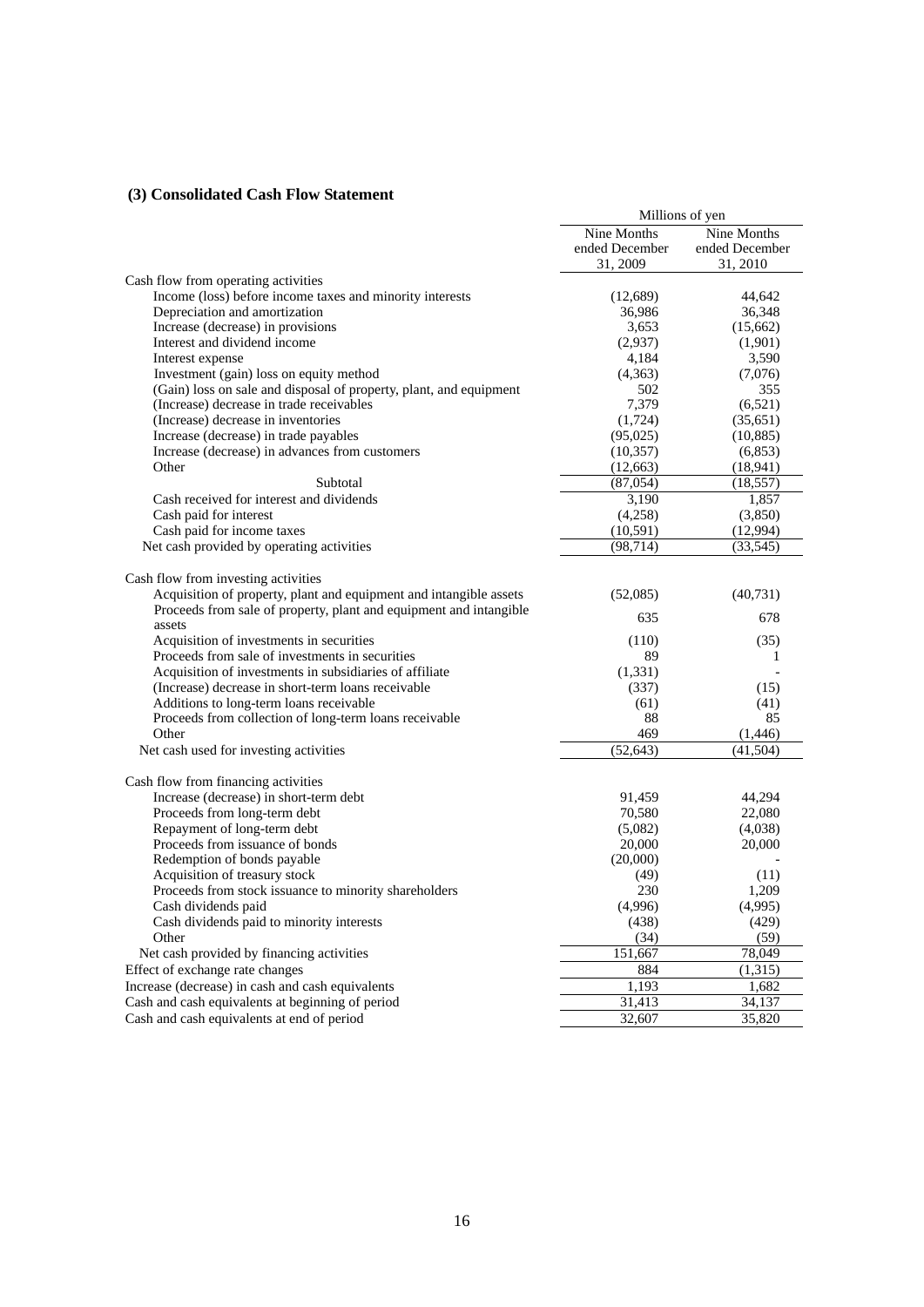### **(4) Notes on the going-concern assumption**

Not applicable

### **(5) Segment information**

# **1) Information by industry segment**

Nine months ended December 31, 2009 (April 1, 2009 – December 31, 2009)

|                                    |                |                       |             | Millions of yen            |
|------------------------------------|----------------|-----------------------|-------------|----------------------------|
|                                    | External sales | Intersegment<br>sales | Total sales | Operating<br>income (loss) |
| Shipbuilding                       | 111,725        | 1,116                 | 112,841     | 779                        |
| <b>Rolling Stock</b>               | 122,339        | 1,814                 | 124,153     | 4,654                      |
| Aerospace                          | 119,368        | 1,512                 | 120,881     | (617)                      |
| Gas Turbines & Machinery           | 128,858        | 16,100                | 144,958     | 2,797                      |
| Plant & Infrastructure Engineering | 47,195         | 6,667                 | 53,862      | (158)                      |
| Consumer Products & Machinery      | 152,380        | 1,894                 | 154,275     | (25,653)                   |
| <b>Hydraulic Machinery</b>         | 47,187         | 5,336                 | 52,523      | 4,339                      |
| Other                              | 69,006         | 22,846                | 91,852      | (208)                      |
| Total                              | 798,060        | 57,288                | 855,348     | (14,067)                   |
| Eliminations/corporation           |                | (57, 288)             | (57, 288)   | 20                         |
| Consolidated total                 | 798,060        |                       | 798,060     | (14,046)                   |

#### Notes: 1. Method of segmentation

Business segmentation is based on the categorization used by management.

| Industry segment                                   | Major products                                                                                                                         |
|----------------------------------------------------|----------------------------------------------------------------------------------------------------------------------------------------|
| Shipbuilding                                       | Ships and vessels                                                                                                                      |
| <b>Rolling Stock</b>                               | Rolling stock, snow plows, crushers                                                                                                    |
| Aerospace                                          | Aircraft                                                                                                                               |
| Gas Turbines $\&$                                  | Jet engines, general-purpose gas turbine generators, prime movers                                                                      |
| Machinery<br>Plant & Infrastructure<br>Engineering | Industrial equipment, boilers, environmental equipment, steel structures                                                               |
| Consumer Products &<br>Machinery                   | Motorcycles, personal watercraft, all-terrain vehicles (ATV), utility<br>vehicles, general-purpose gasoline engines, industrial robots |
| <b>Hydraulic Machinery</b>                         | Industrial hydraulic products                                                                                                          |
| Other                                              | Construction machinery, commercial activities, sales/order agency and<br>intermediary activities, administration of welfare facilities |

### 2. Major products by industry segment

#### 3. Change in method of segmentation

In October 2008, the Company, Hitachi Construction Machinery Co., Ltd., and TCM Corporation reached an agreement on forming an alliance with respect to their wheel loader businesses. The alliance is to involve (i) joint research and development and (ii) a spin-off of the Company's wheel loader operation into a newly created subsidiary of the Company, and Hitachi's investment in that subsidiary.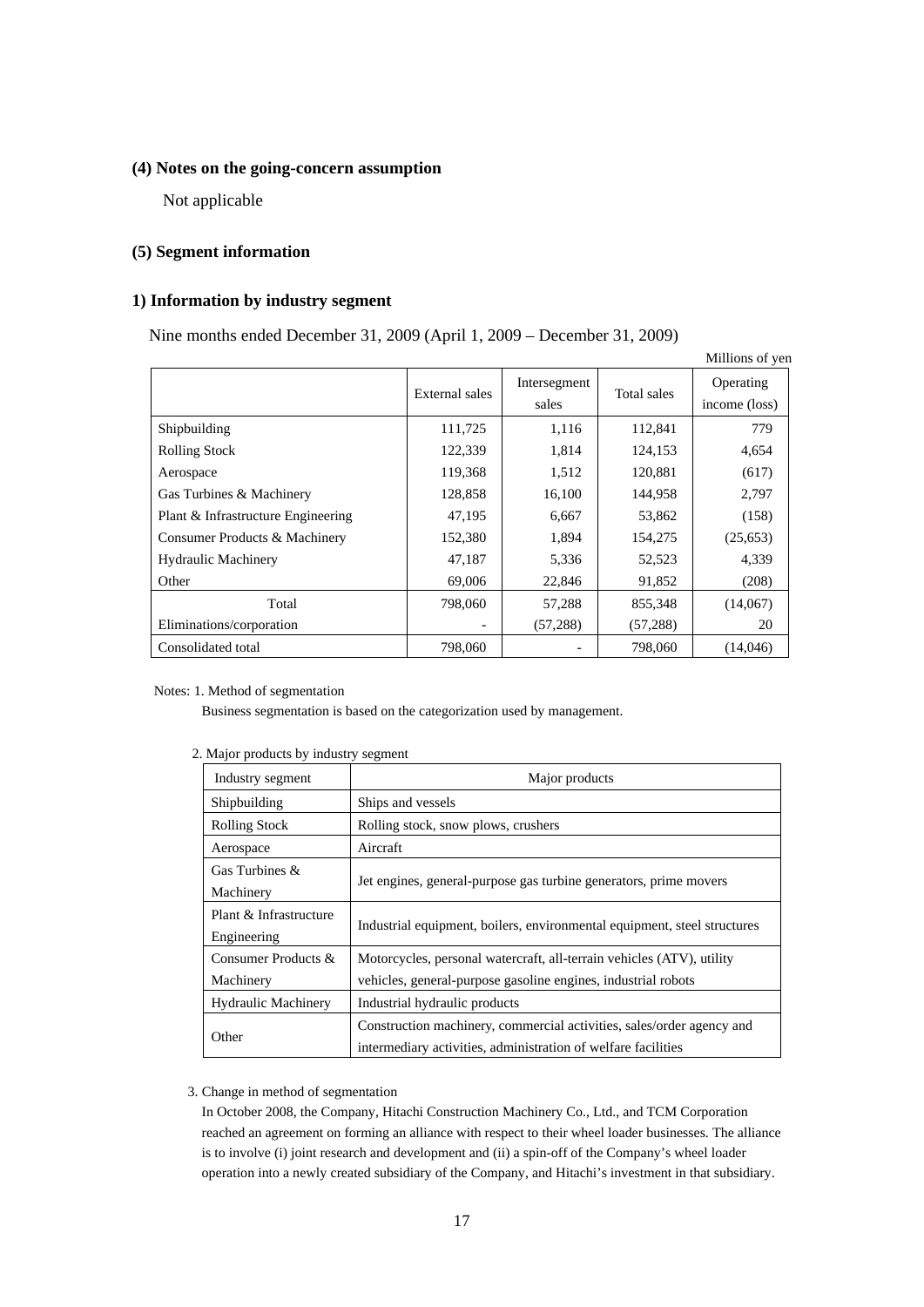In accord with the agreement, the construction machinery business was spun-off in April 2009 and succeeded by the Company's subsidiary, KCM Corporation. As a result, said business's relationship with the Rolling Stock & Construction Machinery segment was weakened, and effective the first quarter of the fiscal year ending March 31, 2010, it was therefore shifted from the Rolling Stock & Construction Machinery segment to the Other segment.

Due to this change, compared with what they would have been under the previous method, net sales for nine months ended December 31, 2009, in the Rolling Stock segment was 13,546 million yen lower (including 14,823 million yen of external sales) and in the Other segment, 14,430 million yen higher (including 14,823 million yen of external sales). By the same comparison, operating income in the Rolling Stock segment was 2,006 million yen higher, while operating loss in the Other segment was 2,009 million yen higher.

#### 4. Change in accounting standard for construction revenue and cost

The Company previously used the percentage-of-completion method for accounting of revenues associated mainly with construction contracts with a contract amount of three billion yen or more and a construction period of over one year, and other construction works were accounted for with the completed-contract method. Effective the first quarter of the fiscal year ending March 31, 2010, however, in conjunction with adoption of the *Accounting Standard for Construction Contracts* (ASBJ Statement No.15, December 27, 2007) and its accompanying *Guidance on Accounting Standard for Construction Contracts* (ASBJ Guidance No.18, December 27, 2007), the percentage-of-completion method was applied to construction contracts that were started during the first quarter ended June 30, 2009, for which certain elements were determinable with certainty at the end of the second quarter. The percentage of completion is estimated with the proportion-of-cost method, under which the percentage of construction completed during the period is calculated as the ratio of the construction cost incurred during that period relative to the total construction cost. The completed-contract method was applied to other works.

Due to this change, net sales for nine months ended December 31, 2009, in the Shipbuilding segment was 18,007 million yen higher; in the Aerospace segment was 768 million yen higher; in the Gas Turbines & Machinery segment, 4,184 million yen higher; and in the Plant & Infrastructure Engineering segment, 802 million yen higher. Also due to the change, operating income in Shipbuilding segment was 555 million yen higher; in the Aerospace segment was 56 million yen higher; in the Gas Turbines & Machinery segment was 468 million yen higher; and in the Plant & Infrastructure Engineering segment was 221 million yen higher.

### **2) Information by geographic area**

Nine Months ended December 31, 2009 (April 1, 2009 – December 31, 2009)

|                        |                |              |             | Millions of yen |
|------------------------|----------------|--------------|-------------|-----------------|
|                        | External sales | Intersegment | Total sales | Operating       |
|                        |                | sales        |             | income (loss)   |
| Japan                  | 617,451        | 108,674      | 726,126     | (13,302)        |
| North America          | 96,910         | 11,592       | 108,503     | (4,850)         |
| Europe                 | 46,085         | 1,325        | 47,411      | 476             |
| Asia                   | 30,816         | 30,056       | 60,873      | 4.674           |
| Other areas            | 6,795          | 133          | 6,928       | 494             |
| Total                  | 798,060        | 151,782      | 949.842     | (12,508)        |
| Eliminations/corporate |                | (151, 782)   | (151, 782)  | (1,538)         |
| Consolidated total     | 798,060        |              | 798,060     | (14,046)        |

Notes: 1. Classification method of geographic segment: by geographic proximity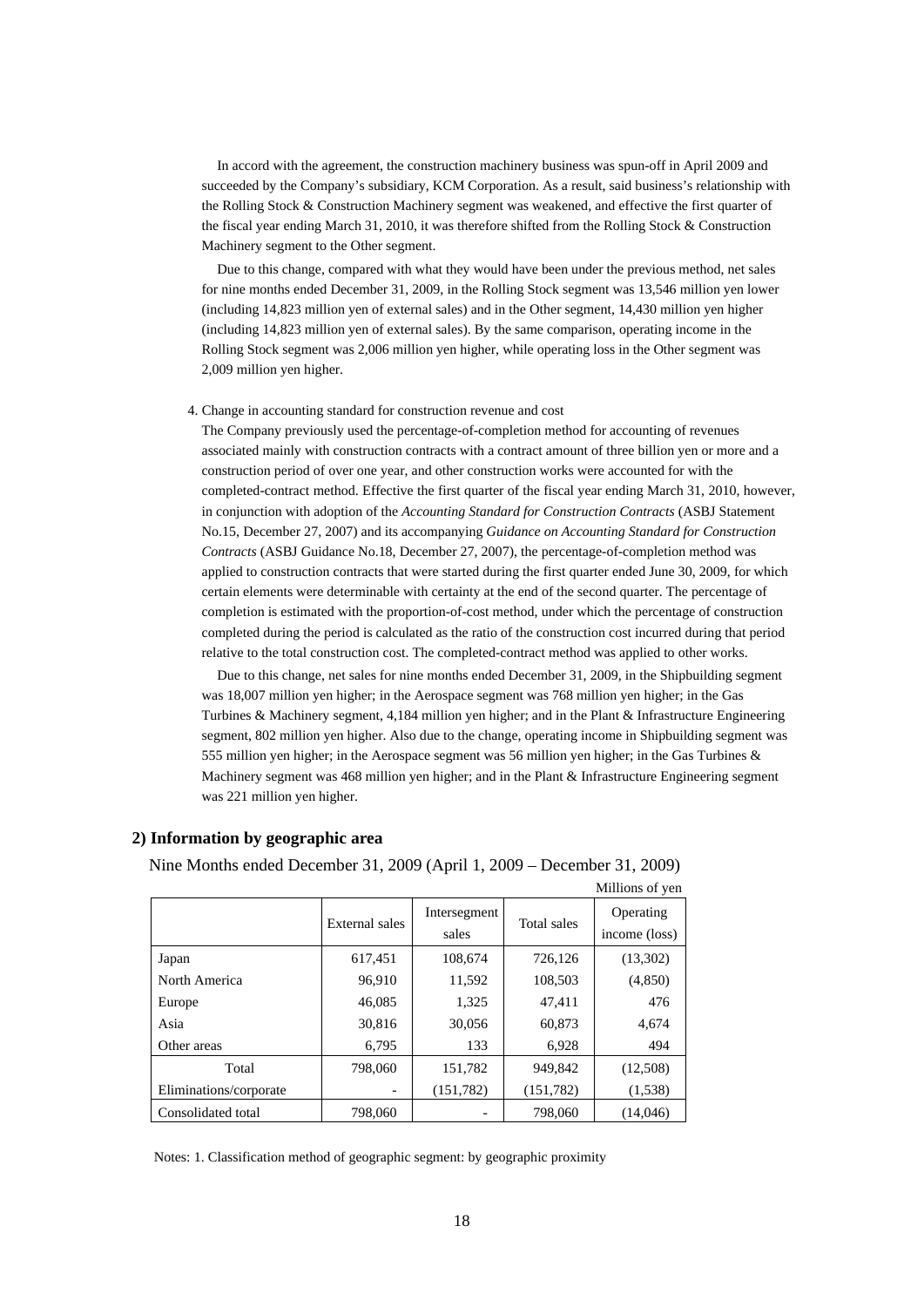|  |  |  | 2. Major countries or regions in each segment other than Japan: |  |
|--|--|--|-----------------------------------------------------------------|--|
|  |  |  |                                                                 |  |

| North America | The U.S.A. and Canada                               |
|---------------|-----------------------------------------------------|
| Europe        | The Netherlands, the United Kingdom,<br>and Germany |
| Asia          | Thailand, Indonesia, the Philippines, and Korea     |
| Other areas   | Australia and Brazil                                |

#### 3. Change in accounting standard for construction revenue and cost

The Company previously used the percentage-of-completion method for accounting of revenues associated mainly with construction contracts with a contract amount of three billion yen or more and a construction period of over one year, and other construction works were accounted for with the completed-contract method. Effective the first quarter of the fiscal year ending March 31, 2010, however, in conjunction with adoption of the *Accounting Standard for Construction Contracts* (ASBJ Statement No.15, December 27, 2007) and its accompanying *Guidance on Accounting Standard for Construction Contracts* (ASBJ Guidance No.18, December 27, 2007), the percentage-of-completion method was applied to construction contracts initiated during the first quarter ended June 30, 2009, for which certain elements were determinable with certainty at the end of the second quarter. The percentage of completion is estimated with the proportion-of-cost method, under which the percentage of construction completed during the period is calculated as the ratio of the construction cost incurred during that period relative to the total construction cost. The completed-contract method was applied to other works.

Due to this change, net sales for the nine months ended December 31, 2009 in Japan was 23,763 million yen higher, while operating loss in Japan was 1,301 million yen lower.

#### **3) Overseas sales**

Nine months ended December 31, 2009 (April 1, 2009 – December 31, 2009)

|               |                |                        | Millions of yen                                      |
|---------------|----------------|------------------------|------------------------------------------------------|
|               | Overseas sales | Consolidated net sales | Ratio of overseas sales to<br>consolidated sales (%) |
| North America | 158,250        |                        | 19.8                                                 |
| Europe        | 60,582         |                        | 7.5                                                  |
| Asia          | 118,267        |                        | 14.8                                                 |
| Other areas   | 77,658         |                        | 9.7                                                  |
| Total         | 414,758        | 798,060                | 51.9                                                 |

Notes: 1. "Overseas sales" includes sales by the Company and its consolidated subsidiaries to the countries and regions other than Japan.

- 2. Classification method of geographic segment: by geographic proximity
- 3. Major countries or regions in each segment:

| North America | The U.S.A. and Canada                                   |
|---------------|---------------------------------------------------------|
| Europe        | The United Kingdom, France, Germany and the Netherlands |
| Asia          | China, Taiwan, the Philippines, Indonesia and Korea     |
| Other areas   | Panama, Brazil and Australia                            |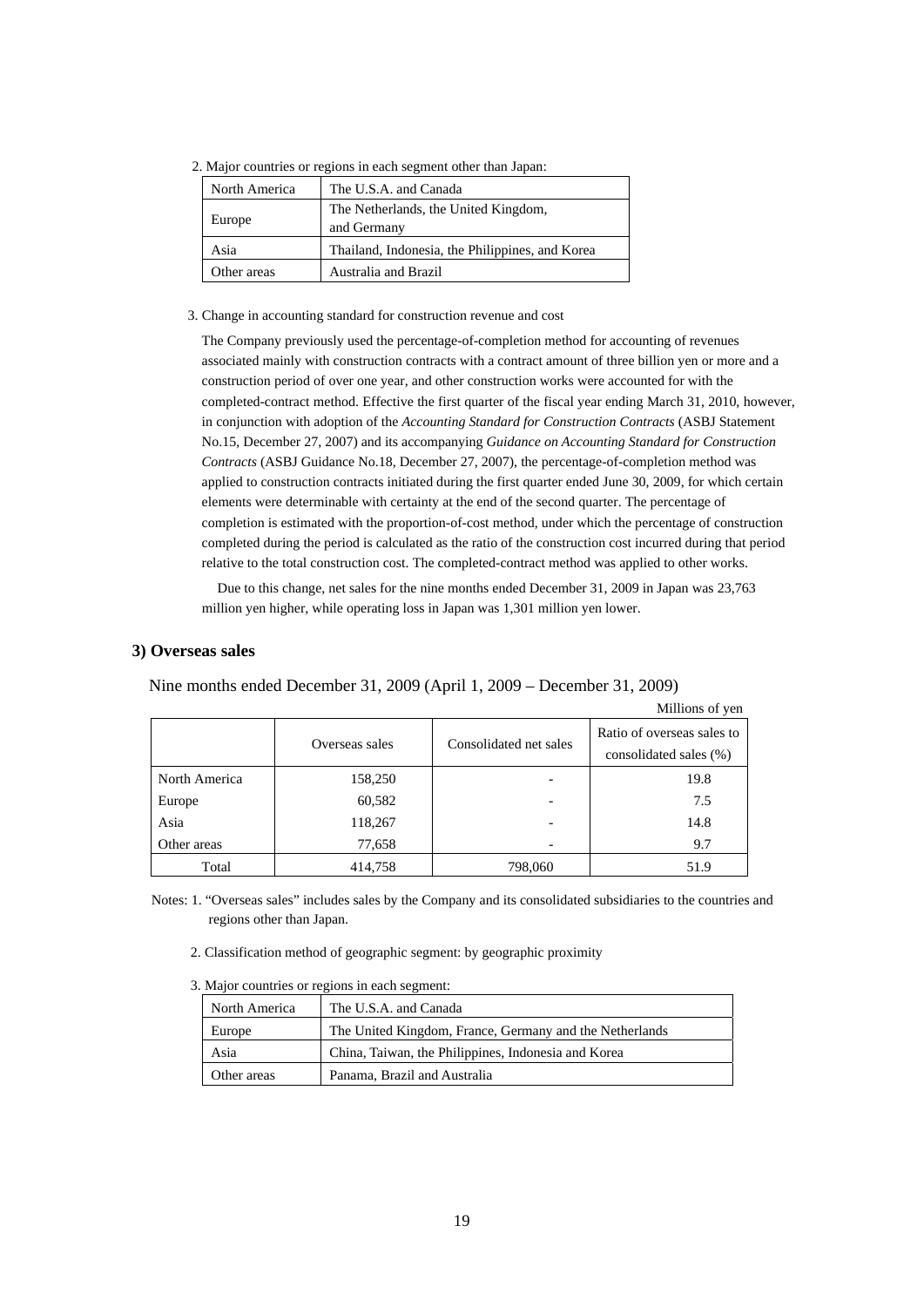# **Segment Information**

### **1. Overview of reportable segments**

The Company's reportable segments are components of the company about which separate financial information is available. These segments are subject to periodic reviews by the Company's board of directors to decide how to allocate resources and assess performance. The Company's operations are divided into internal companies based on product categories. Certain authority is delegated to each of the internal companies, based on which they conduct businesses in Japan and overseas. The Company's operations are therefore segmented based on each internal company's product categories. The Company's eight reportable segments are the Ship & Offshore Structure segment, the Rolling Stock segment, the Aerospace segment, the Gas Turbine & Machinery segment, the Plant & Infrastructure segment, the Motorcycle & Engine segment, the Precision Machinery segment, and the Other segment.

In conjunction with its October 2010 organizational restructuring, the Group renamed its Shipbuilding segment the Ship & Offshore Structure segment.

| Industry segment             | Major products                                                                                                                                                         |
|------------------------------|------------------------------------------------------------------------------------------------------------------------------------------------------------------------|
| Ship & Offshore<br>Structure | Construction and sale of ships and other vessels, etc.                                                                                                                 |
| <b>Rolling Stock</b>         | Production and sale of rolling stock, snow plows, etc.                                                                                                                 |
| Aerospace                    | Production and sale of aircraft, etc.                                                                                                                                  |
| Gas Turbine &<br>Machinery   | Production and sale of jet engines, general-purpose gas turbine<br>generators, prime movers, etc.                                                                      |
| Plant & Infrastructure       | Production and sale of industrial equipment, boilers, environmental<br>equipment, steel structures, crushers, etc.                                                     |
| Motorcycle & Engine          | Production and sale of motorcycles, personal watercraft, all-terrain<br>vehicles (ATV), utility vehicles, general-purpose gasoline engines, etc.                       |
| <b>Precision Machinery</b>   | Production and sale of industrial hydraulic products, industrial robots, etc.                                                                                          |
| Other                        | Production and sale of construction machinery, commercial activities,<br>sales/order agency and intermediary activities, administration of welfare<br>facilities, etc. |

Main segment businesses are listed below.

# **2. Sales and income (loss) by reportable segment**

Nine months ended December 31, 2010 (April 1, 2010 – December 31, 2010)

|                            |                |                       |             | <b>NUMBER OF ACTL</b>      |
|----------------------------|----------------|-----------------------|-------------|----------------------------|
|                            | External sales | Intersegment<br>sales | Total sales | Operating<br>income (loss) |
| Ship & Offshore Structure  | 93.222         | 1.332                 | 94,554      | 4.990                      |
| <b>Rolling Stock</b>       | 95.588         | 1.457                 | 97,046      | 5,920                      |
| Aerospace                  | 135,020        | 1.308                 | 136.329     | 2.076                      |
| Gas Turbine & Machinery    | 149.644        | 15,070                | 164.715     | 9,679                      |
| Plant & Infrastructure     | 56,479         | 9.416                 | 65,895      | 4,653                      |
| Motorcycle & Engine        | 159.219        | 865                   | 160.085     | (2,626)                    |
| <b>Precision Machinery</b> | 99.091         | 9.060                 | 108.151     | 14,691                     |
| Other                      | 82,272         | 23,632                | 105,905     | 1,680                      |
| Reportable segment total   | 870,540        | 62.144                | 932,684     | 41,065                     |
| Adjustments*1              |                | (62, 144)             | (62, 144)   | (2,314)                    |
| Consolidated total         | 870,540        |                       | 870,540     | 38.750                     |

Notes:

1. Breakdown of adjustments:

Millions of yen

Millions of yen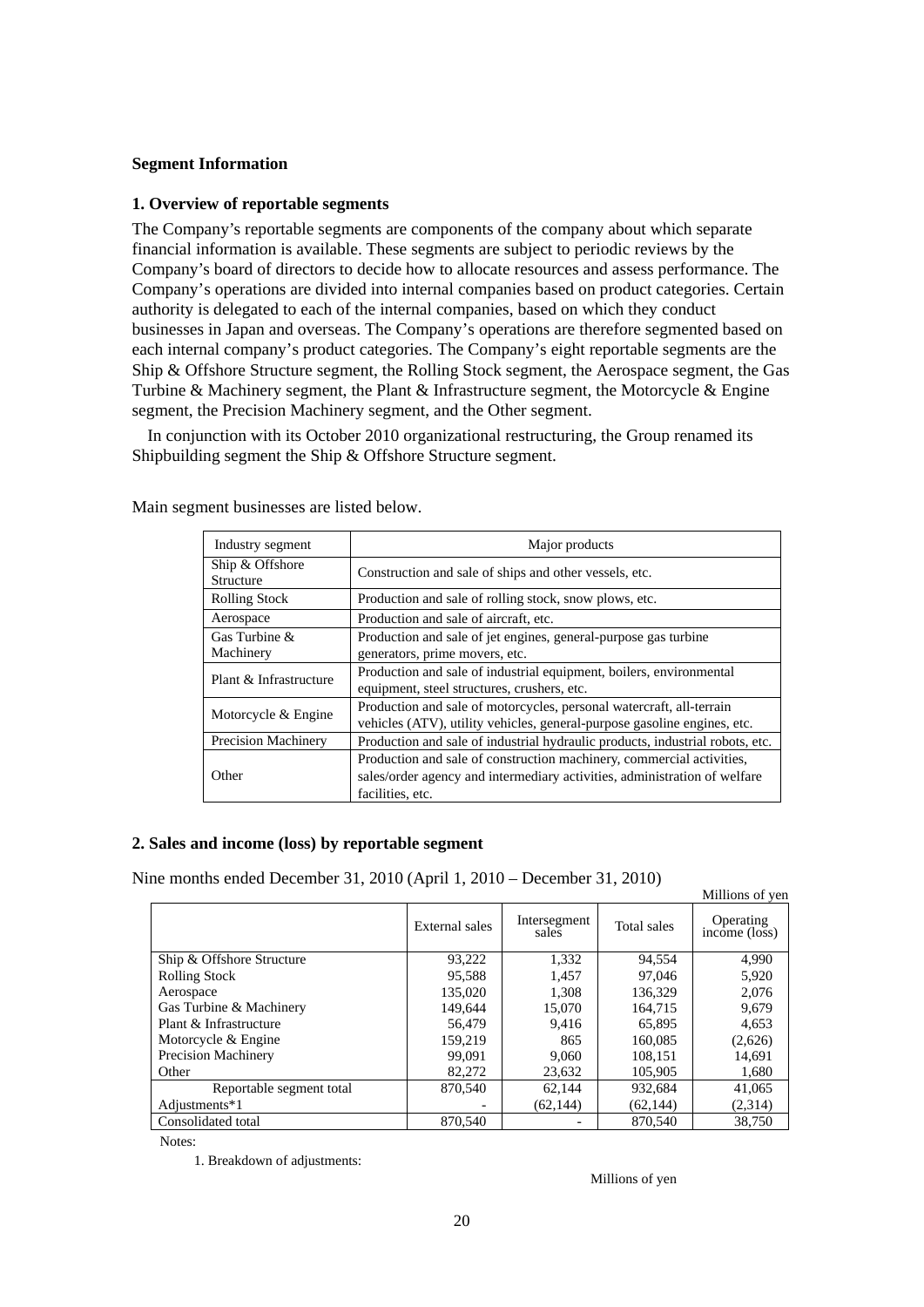| Income                        | Amount  |
|-------------------------------|---------|
| Intersegment sales eliminated |         |
| Corporate expenses*           | (2,315) |
| `otal                         | (2,31)  |

\*Corporate expenses represent expenses not attributable to reportable segments such as selling, general and administrative expenses.

2. Segment income adjustments are based on operating income reported on the quarterly consolidated statements of income for the corresponding period.

# **3. Impairment loss on fixed assets and goodwill by reportable segment**

Not applicable

# **Additional information**

Effective the first quarter of the fiscal year ending March 31, 2011, the Company adopted the *Revised Accounting Standard for Disclosures about Segments of an Enterprise and Related Information* (ASBJ Statement No. 17, revised March 27, 2009) and its associated *Guidance on the Accounting Standard for Disclosures about Segments of an Enterprise and Related Information* (Guidance No. 20, March 21, 2008).

# **(6) Notes on significant changes in the amount of shareholders' equity**

Not applicable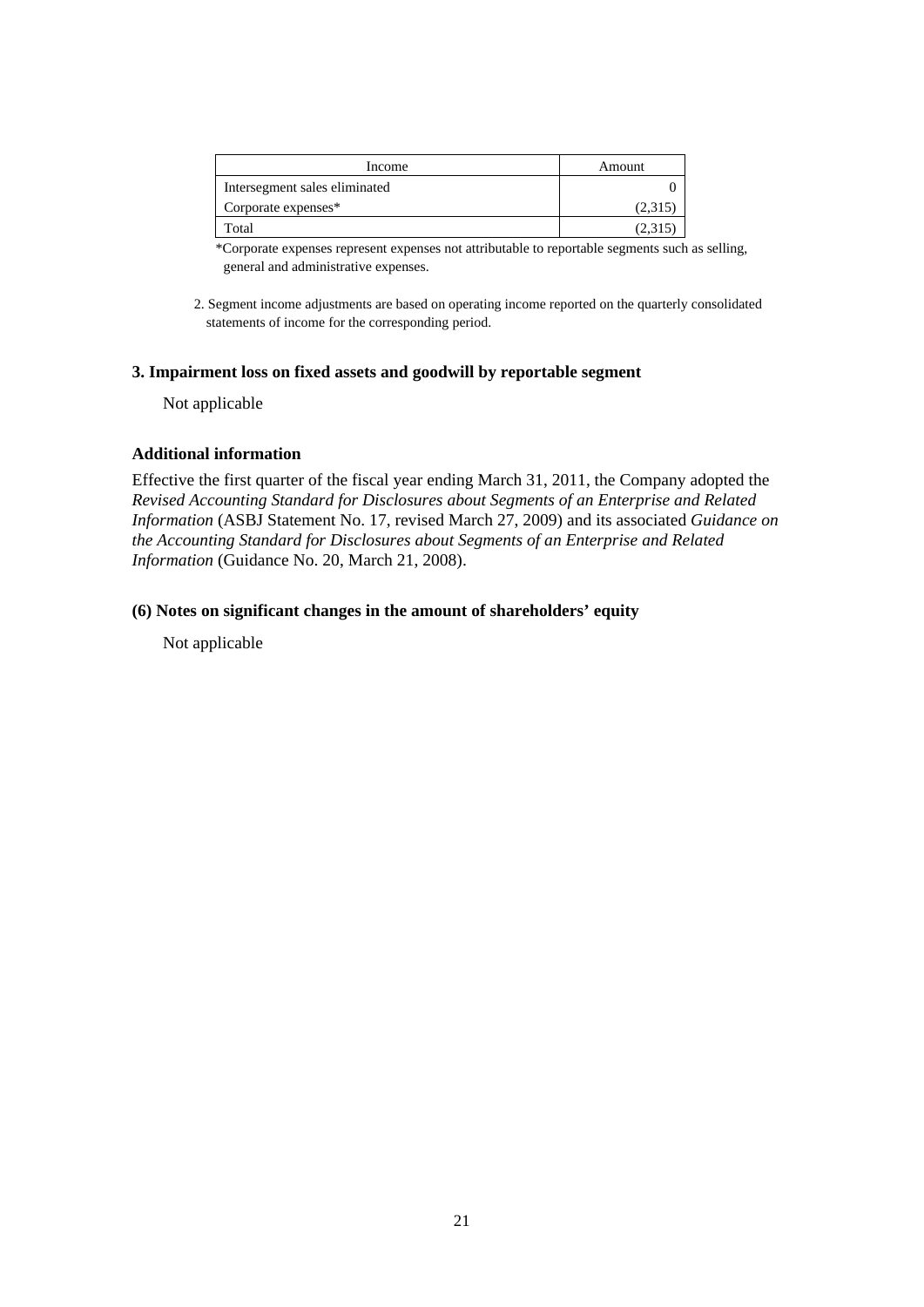# **4. Supplementary information**

### **(1) Orders and sales (consolidated)**

Effective from the first quarter of the fiscal year ending March 31, 2011, the Group adopted the *Revised Accounting Standard for Disclosures about Segments of an Enterprise and Related Information* (ASBJ Statement No.17, March 27, 2009) and its associated *Guidance on the Accounting Standard for Disclosures about Segments of an Enterprise and Related Information* (ASBJ Guidance No.20, March 21, 2009). The Group also changed the name of its Consumer Products & Machinery segment to the Motorcycle & Engine segment and the name of its Hydraulic Machinery segment to the Precision Machinery segment in conjunction with the April 2010 adoption of new industry segmentation for internal reporting. Also effective from April 2010, the crushing machine business was shifted from the Rolling Stock segment to the Plant & Infrastructure segment and the industrial robot business was shifted from the Consumer Products & Machinery segment to the Precision Machinery segment. Additionally, in conjunction with its October 2010 organizational restructuring, the Group renamed its Shipbuilding segment the Ship & Offshore Structure segment.

To reflect this change, orders received, net sales, and order backlog for the nine months ended December 31, 2009 and the year ended March 31, 2010 in the table below have been restated based on the newly adopted accounting standard and guidance and the resegmentation of operations.

|                           | Nine months ended<br>December 31, 2009 |            | Nine months ended<br>December 31, 2010 |            | Year ended March 31.<br>2010 |            |
|---------------------------|----------------------------------------|------------|----------------------------------------|------------|------------------------------|------------|
|                           | million yen                            | % of total | million yen                            | % of total | million yen                  | % of total |
| Ship & Offshore Structure | 10,484                                 | 1.6        | 67,256                                 | 7.6        | 16,128                       | 1.6        |
| <b>Rolling Stock</b>      | 55,563                                 | 8.5        | 124,166                                | 14.2       | 66.269                       | 6.6        |
| Aerospace                 | 79.950                                 | 12.3       | 123,700                                | 14.1       | 171,380                      | 17.1       |
| Gas Turbine & Machinery   | 138,589                                | 21.3       | 113,677                                | 13.0       | 226,228                      | 22.5       |
| Plant & Infrastructure    | 98.733                                 | 15.1       | 105.436                                | 12.0       | 135,664                      | 13.5       |
| Motorcycle & Engine       | 144.069                                | 22.1       | 159.219                                | 18.2       | 203,084                      | 20.2       |
| Precision Machinery       | 54.820                                 | 8.4        | 106.719                                | 12.2       | 84.948                       | 8.4        |
| Other                     | 67,688                                 | 10.4       | 73,893                                 | 8.4        | 97,584                       | 9.7        |
| Total                     | 649,900                                | 100.0      | 874,070                                | 100.0      | 1.001.290                    | 100.0      |

### **Orders received**

Note: The Motorcycle & Engine segment's orders received are equal to its net sales as production is based mainly on estimated demand.

#### **Net sales**

|                           | Nine months ended<br>December 31, 2009<br>million yen<br>% of total |       | Nine months ended<br>December 31, 2010 |       | Year ended March 31,<br>2010 |            |
|---------------------------|---------------------------------------------------------------------|-------|----------------------------------------|-------|------------------------------|------------|
|                           |                                                                     |       | million yen<br>% of total              |       | million yen                  | % of total |
| Ship & Offshore Structure | 111.725                                                             | 14.0  | 93,222                                 | 10.7  | 151,893                      | 12.9       |
| <b>Rolling Stock</b>      | 110,510                                                             | 13.8  | 95,588                                 | 10.9  | 150,071                      | 12.7       |
| Aerospace                 | 119,368                                                             | 14.9  | 135,020<br>15.5                        |       | 188,892                      | 16.1       |
| Gas Turbine & Machinery   | 128,858                                                             | 16.1  | 149,644                                | 17.1  | 191,379                      | 16.3       |
| Plant & Infrastructure    | 59,024                                                              | 7.3   | 56,479                                 | 6.4   | 107.580                      | 9.1        |
| Motorcycle & Engine       | 144.069                                                             | 18.0  | 159.219                                | 18.2  | 203,084                      | 17.3       |
| Precision Machinery       | 55,497                                                              | 6.9   | 99,091                                 | 11.3  | 82.715                       | 7.0        |
| Other                     | 69,006                                                              | 8.6   | 82,272                                 | 9.4   | 97,855                       | 8.3        |
| Total                     | 798,060                                                             | 100.0 | 870,540                                | 100.0 | 1.173.473                    | 100.0      |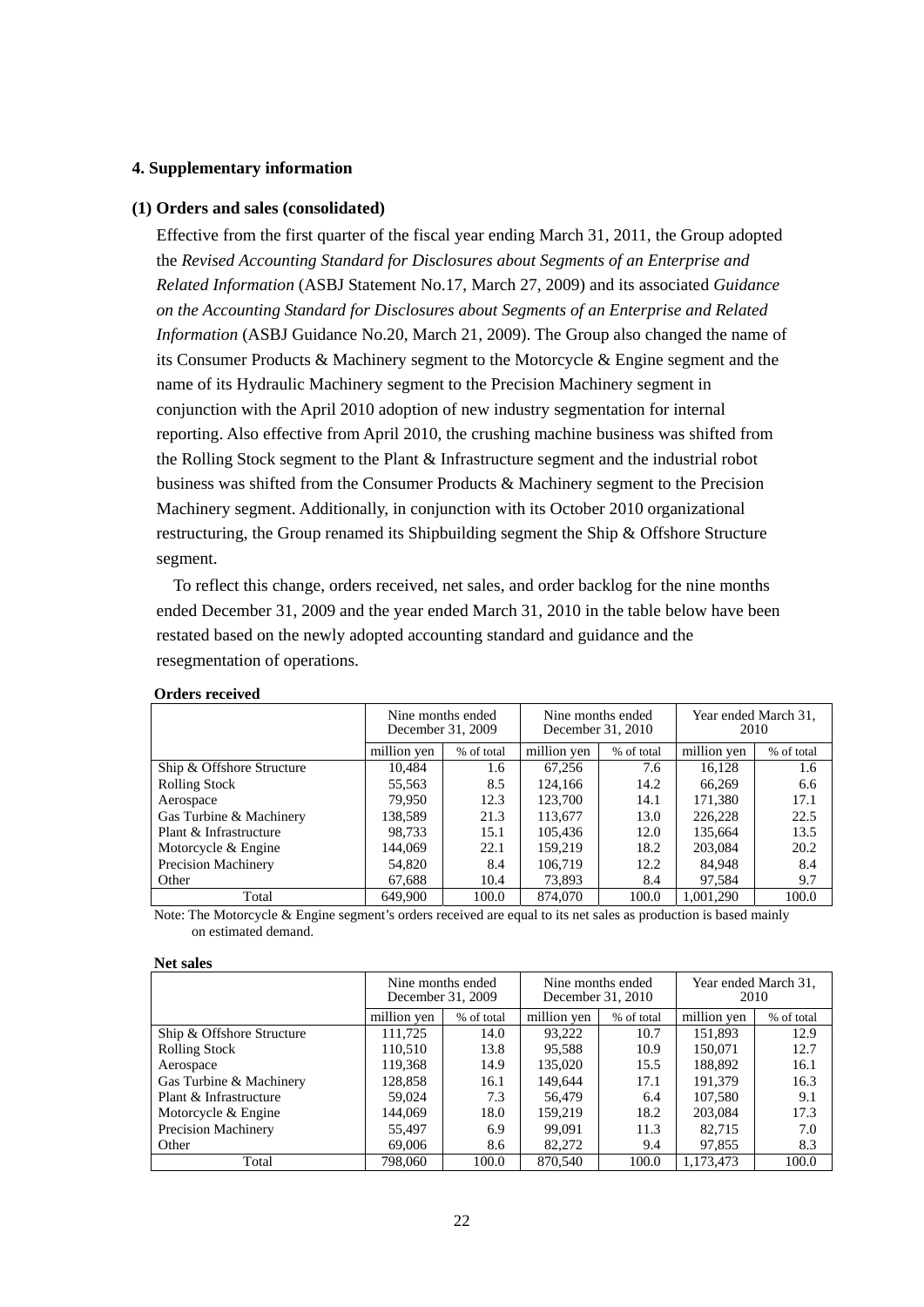### **Order backlog**

|                           | Year ended March 31,<br>2010 |                           | Nine months ended<br>December 31, 2010 |            | Nine months ended<br>December 31, 2009 |            |
|---------------------------|------------------------------|---------------------------|----------------------------------------|------------|----------------------------------------|------------|
|                           | million yen                  | million yen<br>% of total |                                        | % of total | million yen                            | % of total |
| Ship & Offshore Structure | 218,134                      | 14.4                      | 190,096                                | 13.0       | 252,959                                | 16.5       |
| <b>Rolling Stock</b>      | 378,391                      | 25.1                      | 388,839                                | 26.7       | 404.281                                | 26.4       |
| Aerospace                 | 264,788                      | 17.5                      | 248,087                                | 17.0       | 242,163                                | 15.8       |
| Gas Turbine & Machinery   | 426,506                      | 28.3                      | 356,952                                | 24.5       | 399,429                                | 26.1       |
| Plant & Infrastructure    | 153,830                      | 10.2                      | 203,365                                | 13.9       | 165,383                                | 10.8       |
| Motorcycle & Engine       |                              |                           |                                        |            |                                        |            |
| Precision Machinery       | 30,772                       | 2.0                       | 41,792                                 | 2.8        | 27,861                                 | 1.8        |
| Other                     | 34,635                       | 2.2                       | 25,405                                 | 1.7        | 33,586                                 | 2.2        |
| Total                     | 1.507.057                    | 100.0                     | 1.454.538                              | 100.0      | 1.525.665                              | 100.0      |

# **(2) Net sales by geographic area (consolidated)**

Net sales by geographic area for the nine months ended December 31, 2009 and 2010, in accordance with *the Revised Accounting Standard for Disclosures about Segments of an Enterprise and Related Information* (ASBJ Statement No.17, March 27, 2009) and its associated *Guidance on the Accounting Standard for Disclosures about Segments of an Enterprise and Related Information* (ASBJ Guidance No.20, March 21, 2009) are listed below.

# **Nine months ended December 31, 2009 (April 1, 2009 – December 31, 2009)**

|             |         | Millions of yen |
|-------------|---------|-----------------|
| Japan       | 383,301 | 48.0%           |
| The U.S.A   | 150,323 | 18.8%           |
| Europe      | 60,582  | 7.5%            |
| Asia        | 118,267 | 14.8%           |
| Other areas | 85,685  | 10.7%           |
| Total       | 798,060 | 100.0%          |

### **Nine months ended December 31, 2010 (April 1, 2010 – December 31, 2010)**

|             |         | Millions of yen |
|-------------|---------|-----------------|
| Japan       | 391,842 | 45.0%           |
| The U.S.A   | 164,453 | 18.8%           |
| Europe      | 58,459  | 6.7%            |
| Asia        | 168,258 | 19.3%           |
| Other areas | 87,526  | 10.0%           |
| Total       | 870,540 | 100.0%          |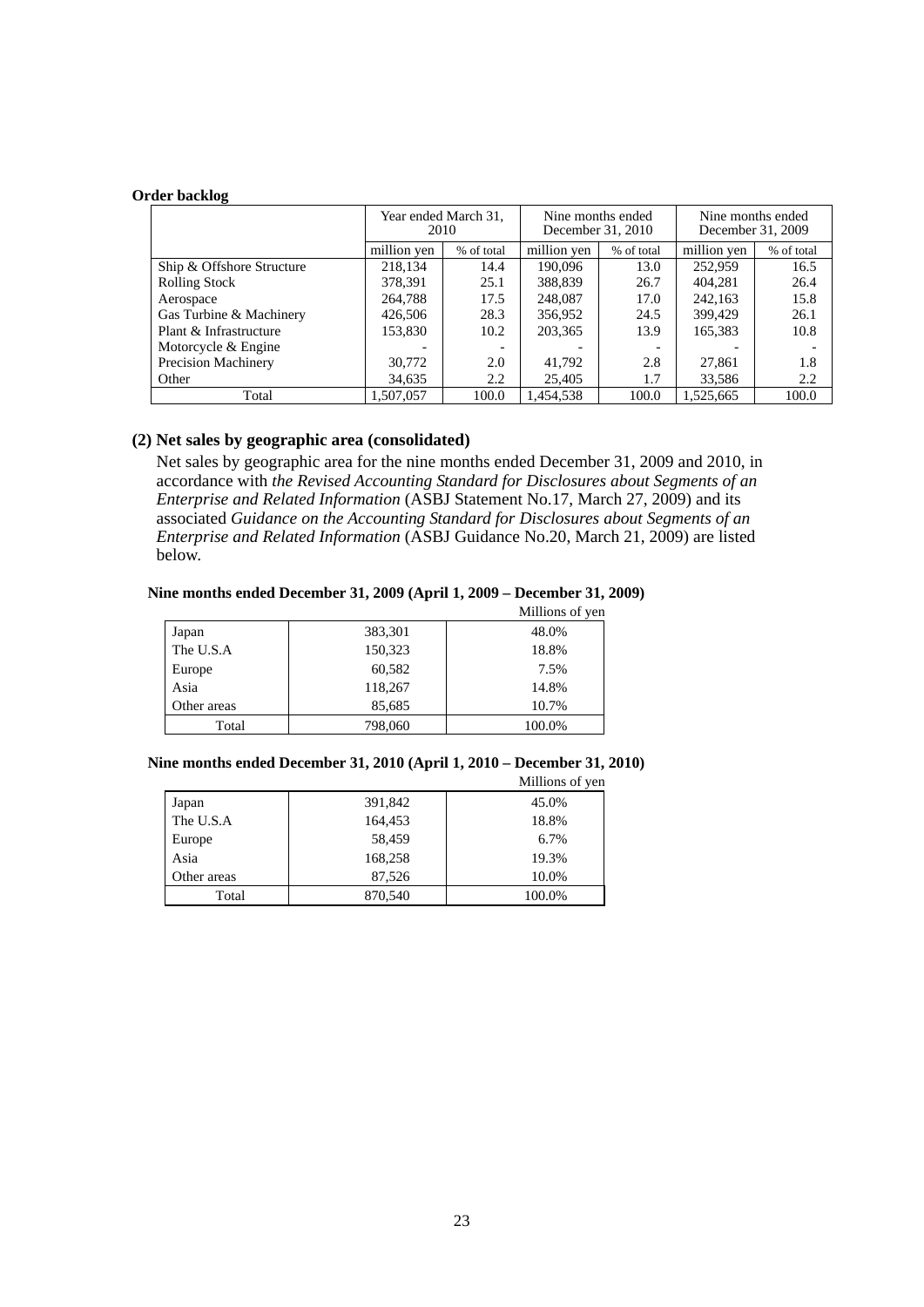# **(3) Supplementary information on earnings forecasts for the fiscal year ending March 31, 2011**

# **1) Consolidated earnings outlook**

|                     |                                                          |                                            |                          | Billions of yen                       |
|---------------------|----------------------------------------------------------|--------------------------------------------|--------------------------|---------------------------------------|
|                     | Outlook for the year ending March 31, 2011 (fiscal 2011) | Fiscal 2010                                |                          |                                       |
|                     | Revised forecast<br>(A)                                  | Forecast issued<br>November 2, 2010<br>(B) | Change<br>$(A - B)$      | (ended March 31,<br>2010)<br>(actual) |
| Net sales           | 1,280.0                                                  | 1,280.0                                    | -                        | 1,173.4                               |
| Operating income    | 40.0                                                     | 32.0                                       | 8.0                      | (1.3)                                 |
| Recurring profit    | 46.0                                                     | 32.0                                       | 14.0                     | 14.2                                  |
| Net income          | 29.0                                                     | 20.0                                       | 9.0                      | (10.8)                                |
| Orders received     | 1.340.0                                                  | 1,340.0                                    | $\overline{\phantom{0}}$ | 1,001.2                               |
| Before-tax ROIC (%) | 5.6%                                                     | 5.6%                                       | -                        | 0.2%                                  |

Notes: 1. Outlook's assumed foreign exchange rates: ¥83 = US\$1, ¥110 = 1 euro

2. Before-tax ROIC = (income before income taxes + interest expense) / invested capital.

# **2) Outlook by reportable segment**

(a) Net sales and operating income (loss)

| Billions of yen           |                                                          |                                               |                      |                 |                          |                          |                 |                    |  |
|---------------------------|----------------------------------------------------------|-----------------------------------------------|----------------------|-----------------|--------------------------|--------------------------|-----------------|--------------------|--|
|                           | Outlook for the year ending March 31, 2011 (fiscal 2011) |                                               |                      |                 |                          |                          |                 | Fiscal 2010 (ended |  |
|                           |                                                          | Revised forecast<br>Forecast issued<br>Change |                      |                 |                          |                          | March 31, 2010) |                    |  |
|                           | (A)                                                      |                                               | November 2, 2010 (B) |                 | $(A - B)$                |                          | (actual)        |                    |  |
|                           |                                                          | Operating                                     |                      | Operating       |                          | Operating                |                 | Operating          |  |
|                           | Net sales                                                | income                                        | Net sales            | income          | Net sales                | income                   | Net sales       | income             |  |
|                           |                                                          | $(\text{loss})$                               |                      | $(\text{loss})$ |                          | $(\text{loss})$          |                 | $(\text{loss})$    |  |
| Ship & Offshore Structure | 120.0                                                    | 1.0                                           | 120.0                | 1.0             | $\overline{\phantom{0}}$ | $\overline{\phantom{a}}$ | 151.8           | 1.5                |  |
| <b>Rolling Stock</b>      | 145.0                                                    | 8.0                                           | 145.0                | 7.0             |                          | 1.0                      | 150.0           | 8.7                |  |
| Aerospace                 | 215.0                                                    | 2.0                                           | 215.0                | 2.0             | $\overline{\phantom{0}}$ | $\overline{\phantom{a}}$ | 188.8           | 3.7                |  |
| Gas Turbine & Machinery   | 210.0                                                    | 10.0                                          | 210.0                | 9.0             |                          | 1.0                      | 191.3           | 8.9                |  |
| Plant & Infrastructure    | 100.0                                                    | 9.0                                           | 100.0                | 8.0             |                          | 1.0                      | 107.5           | 7.9                |  |
| Motorcycle & Engine       | 240.0                                                    | (4.0)                                         | 250.0                | (4.0)           | (10.0)                   | $\overline{\phantom{a}}$ | 203.0           | (27.0)             |  |
| Precision Machinery       | 140.0                                                    | 18.0                                          | 130.0                | 15.0            | 10.0                     | 3.0                      | 82.7            | 3.4                |  |
| Other                     | 110.0                                                    | 2.0                                           | 110.0                | 1.0             | $\overline{\phantom{0}}$ | 1.0                      | 97.8            | (1.0)              |  |
| Adjustments               |                                                          | (6.0)                                         |                      | (7.0)           |                          | 1.0                      |                 | (7.5)              |  |
| Total                     | 1.280.0                                                  | 40.0                                          | 1.280.0              | 32.0            |                          | 8.0                      | 1.173.4         | (1.3)              |  |